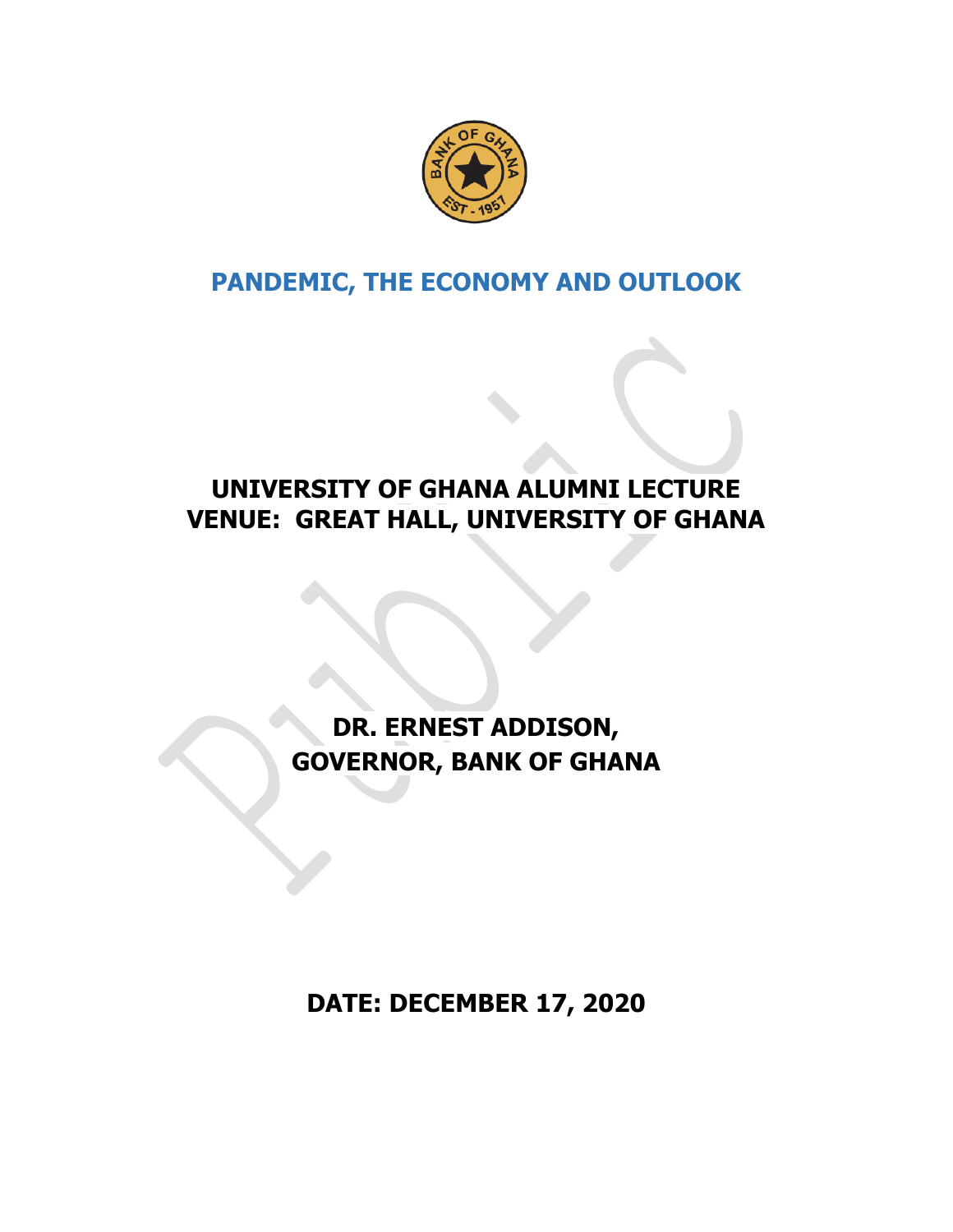

## **Pandemic, The Economy and Outlook**

Vice Chancellor of the University of Ghana, President of the Alumni Association, Fellow Alumni of the University of Ghana, Distinguished Ladies and Gentlemen,

### **Introduction**

- 1. It is a privilege to join you today to deliver this year's Alumni Lecture. Coming back to this great institution has brought back fond memories of my days on the Legon Campus over three decades ago, shuffling between Mensah Sarbah Hall Annex A and the Economics Department. I sincerely thank the Alumni Association for the kind invitation and to join the list of distinguished speakers of the University of Ghana Alumni lecture series.
- 2. Ladies and Gentlemen, when I received the invitation to deliver this year's alumni lecture, the first thing that came to my mind was the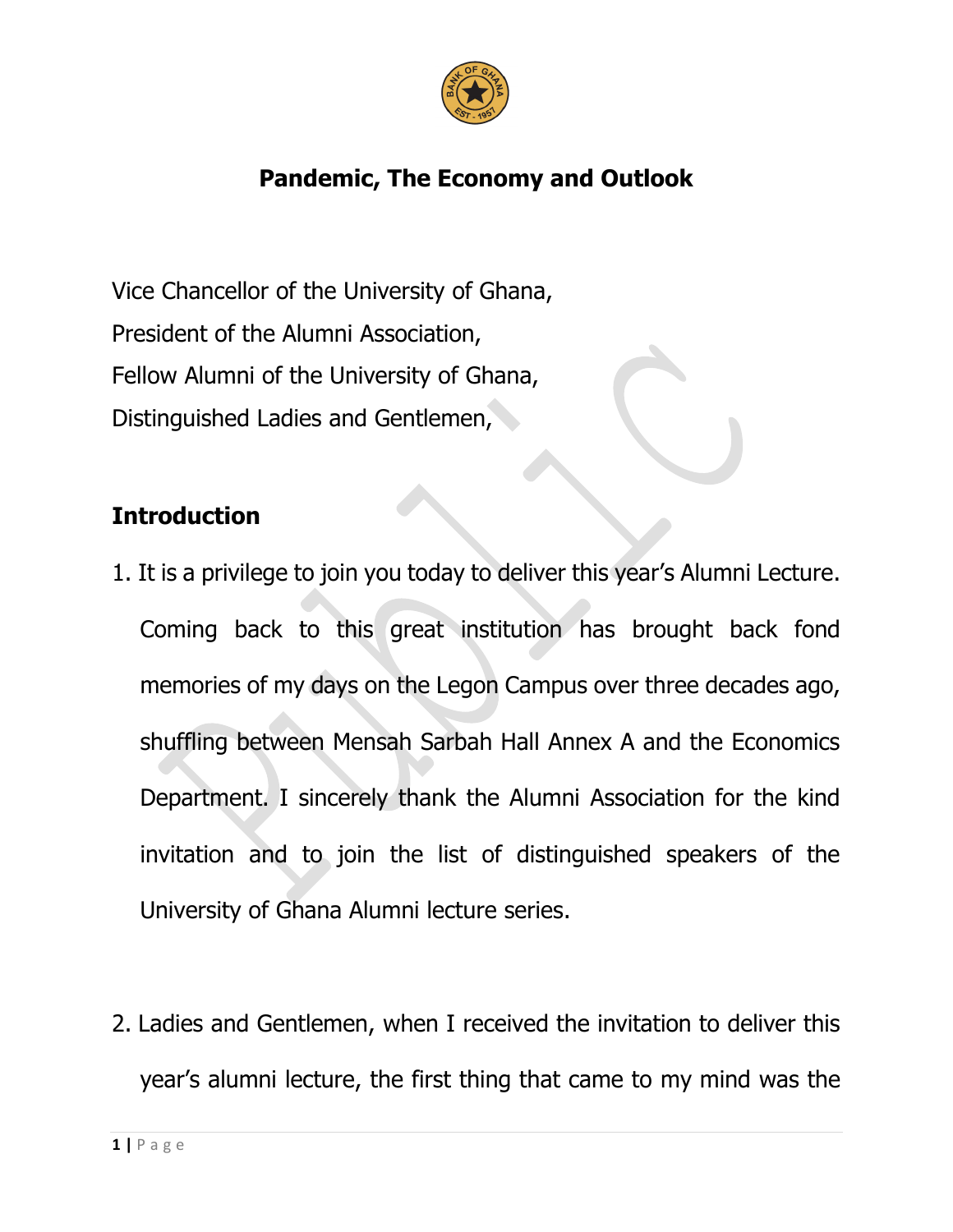

devastating effects of the Covid-19 pandemic on the global economy, how that will transmit to the Ghanaian economy and the enormous challenges to public policy, including macroeconomic management. Since the inception of the pandemic, policies have been crafted and extraordinary measures imposed to contain its spread and manage the human, economic and social consequences.

3. This single event, which probably happens once in a lifetime, has caused some fundamental shifts in the global economy and disrupted social and cultural norms. We no longer greet each other warmly and are continuously masked up as if we are at a masquerade party. This has become the new normal. In some circles, the Covid-19 pandemic has been described as a tail event or black swan event. Such events rarely happen and when they do, they rest within the tail end of a probability distribution. Indeed, 2020 has turned out as exceptional and will surely leave an indelible mark on our thinking for years to come.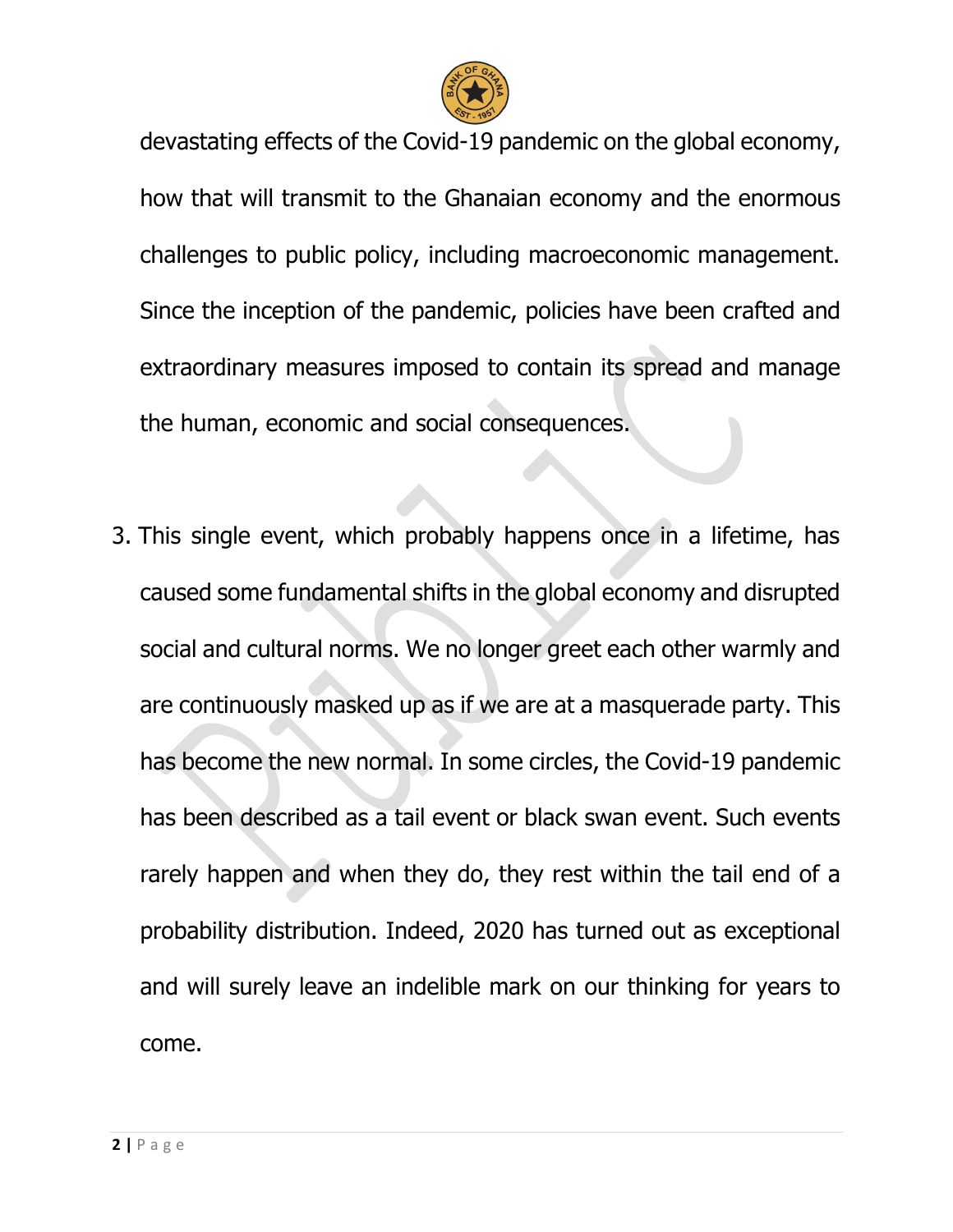

- 4. As grim as it sounds, Covid-19 is not the first pandemic to hit the human race. Throughout history there have been several pandemics, with some arguably much worse than Covid-19 in terms of the number of people who succumbed to the disease. Let me highlight a few of these, starting with
	- **The Antonine Plague (165 AD-180 AD)** which was also known as the Plague of Galen and killed over 2,000 people per day at the height of that pandemic;
	- **The Black Death (1347-1352)** which swept through Europe and Asia among other continents, and killed an estimated 25 million people;
	- **The Small Pox Pandemic (1870-1874)** which spread from Europe to Asia through America, causing 500,000 deaths worldwide.
	- **Cholera (1817-1824)** which emerged in India in 1817 and reached different countries in Asia, Europe and Eastern Africa, also killing more than 100 thousand people;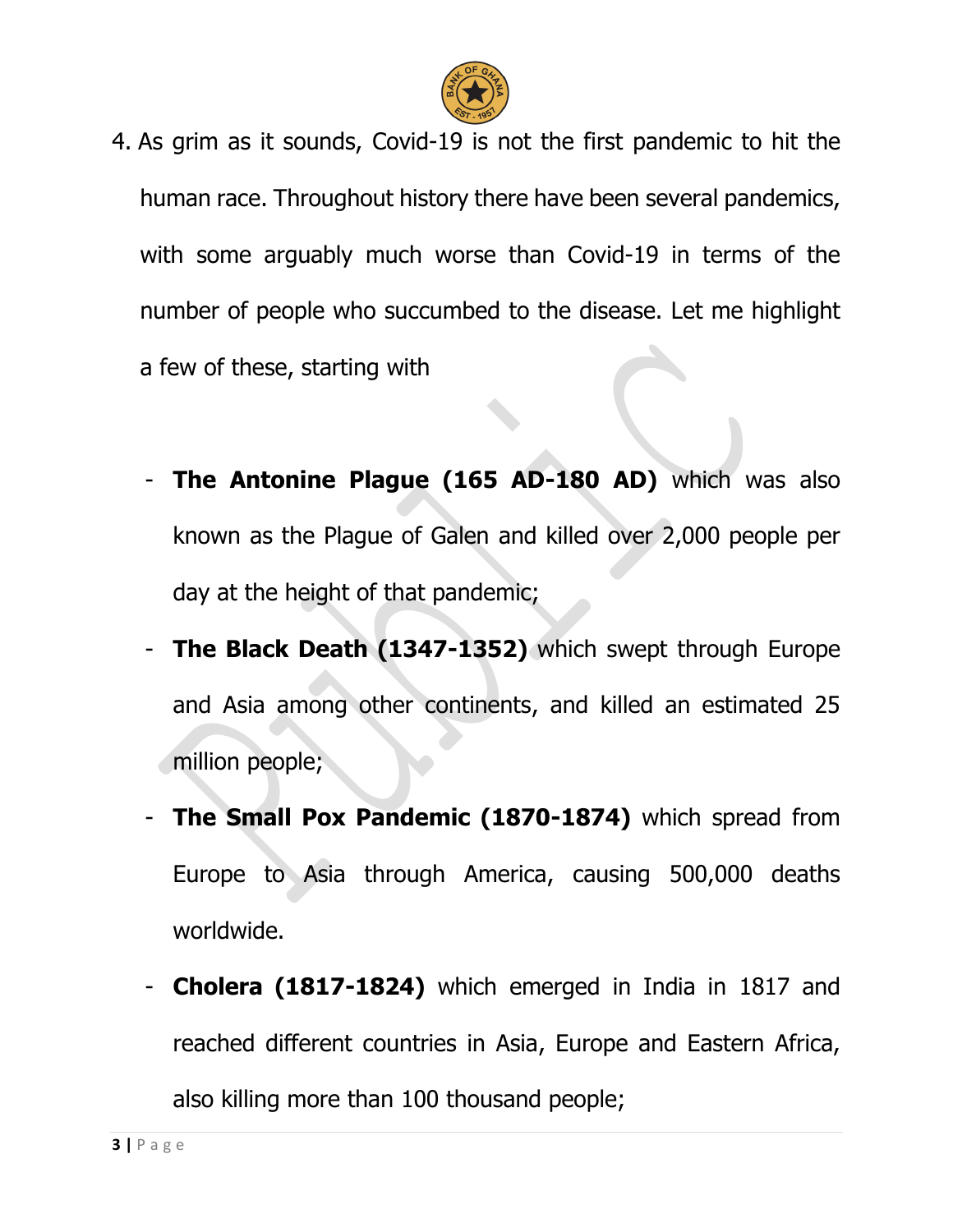

- **Russian Flu (1889-1890)** which started in St. Petersburg and spread through Europe with an estimated 1 million deaths.
- **Spanish Flu (1918-1919)** which is considered the deadliest in history, infecting one-third of the world's population and killing 20 to 50 million people worldwide;
- **H3N2 Pandemic (1968)** which first emerged in Hong Kong in July 1968 and by December the virus had reached the United States, United Kingdom, and other countries in Europe and killed an estimated one million people, and the
- **SARS (2002-2004)** outbreak, first reported in Guangdong, China in February 2002 and spread throughout North America, South America, Europe, and Asia. It infected more than 8,000 people worldwide and killed 774 people.
- 5. All these pandemics varied significantly in terms of the human costs, depending on its severity and how it was dealt with. The stark difference between these other pandemics and the Covid-19 pandemic is that it has led to much stricter public health measures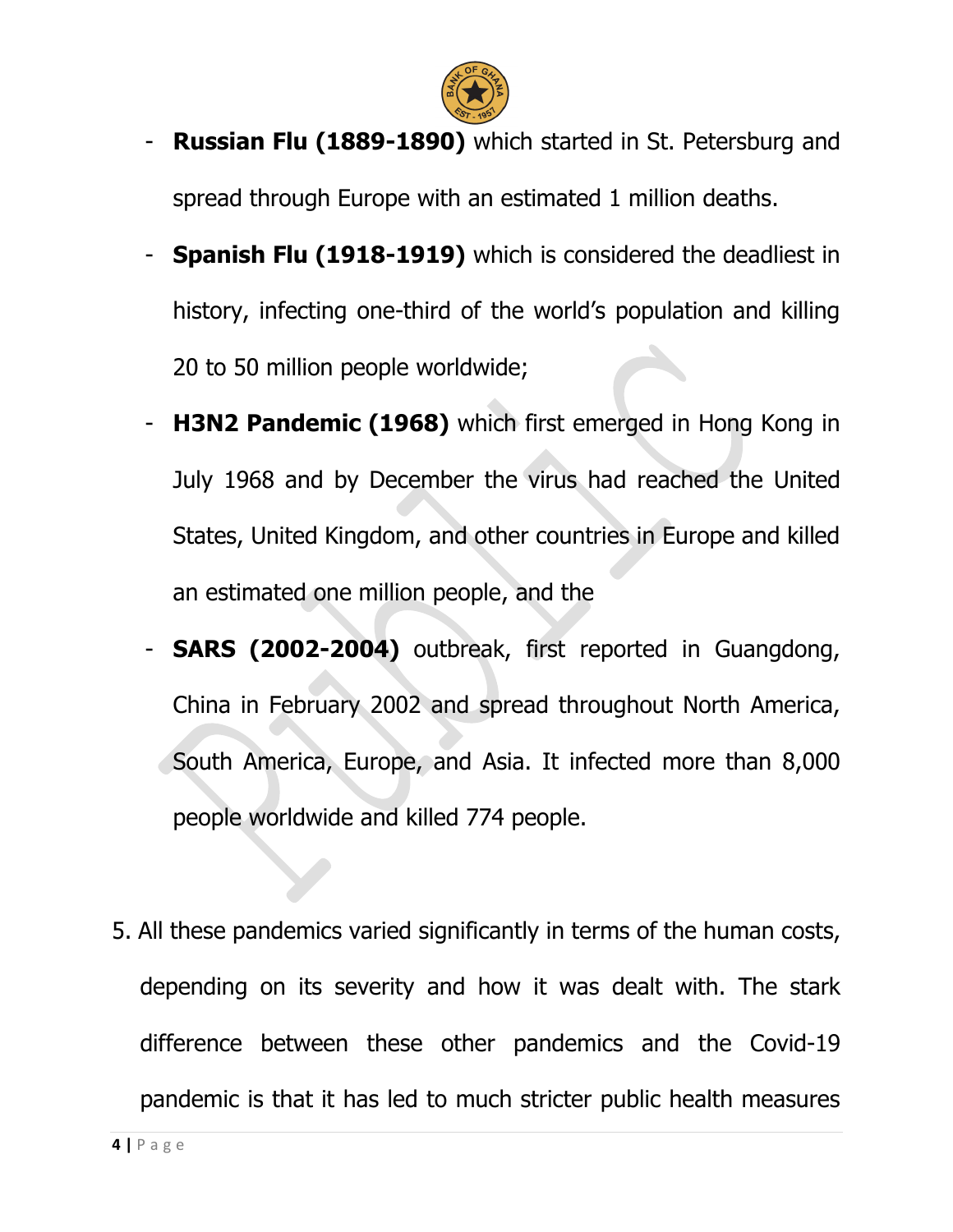

and birthed a new socio-economic order. As we know, Covid-19 brought in its wake unprecedented disruptions to global supply chains due to travel restrictions, business closures and weakened demand for goods and services. Notwithstanding these events, we have now learnt that "decisions write history" and this pandemic presents an opportunity for policy makers to write an impactful history through their decisions. In fact, from history, humankind has fought and overcome several pandemics and major economies have subsequently recovered even more strongly after pandemic episodes. So, we remain optimistic about the final outcome of the Covid-19 pandemic and hopefully our collective decisions will be viewed positively by historians for posterity to judge.

#### **COVID-19 Pandemic and the Global economy**

6. Mr Vice Chancellor, President of the Alumni Association, Fellow Alumni, Distinguished Ladies and Gentlemen, Dear Friends and Colleagues, at the global front, the emergence of the coronavirus in late 2019 and subsequent explosion into a full-blown pandemic has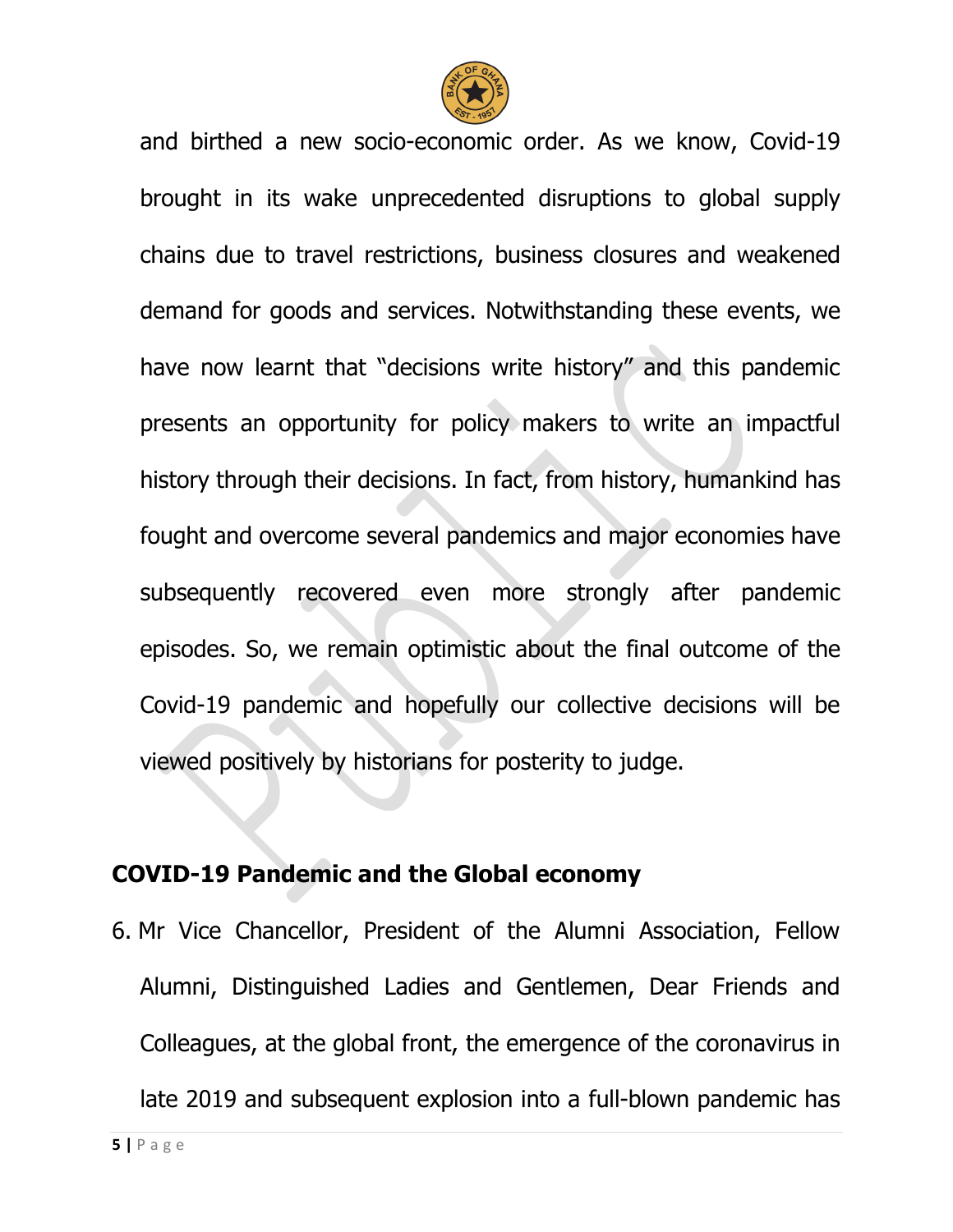

been described as the most serious health crisis since the 1918 Spanish Flu, and the most economically costly in recent history due to global interconnectedness. It moved rapidly across borders, along principal arteries of the global economy and catapulted a global health crisis into a global economic shock. The topmost public policy objective in Covid-affected countries was to strike a good balance between saving lives (a public health objective) and protecting existing structures that support livelihoods (an economic policy objective). This game theoretic objective, I believe has challenged policy makers globally. It is one that I strongly believe John Nash could not have easily addressed with his Nobel Prize winning masterpiece on the Nash equilibrium.

7. Different countries have managed this challenge differently. Governments imposed restrictions such as quarantines, border closures, workplace closures, and social distancing rules to slow the rate of transmission and deaths associated with the pandemic. Although these public health counter measures succeeded in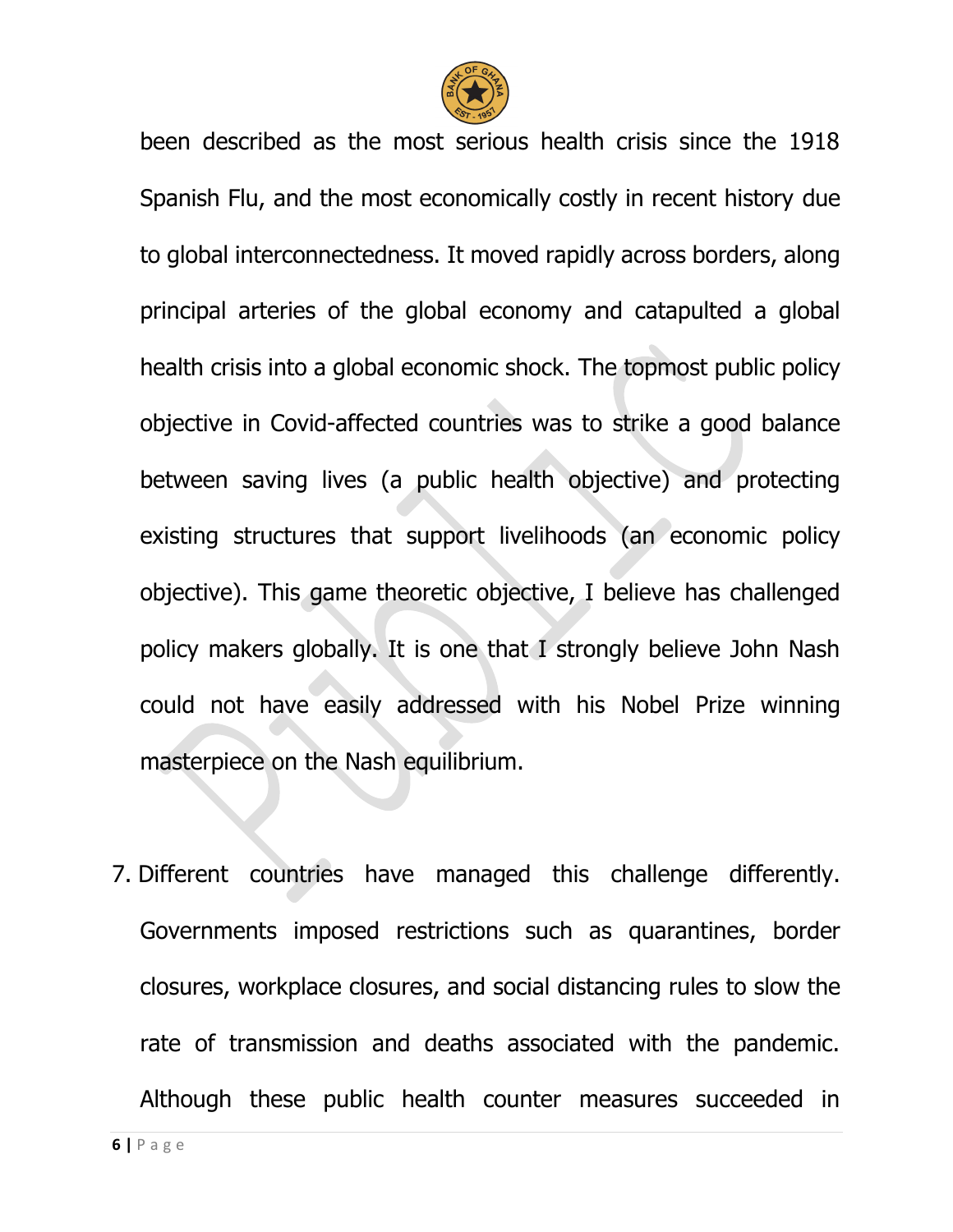

flattening the Covid-19 curve, they also caused significant disruptions to global economic activity. Global demand and activity fell sharply. Exports decreased in both the advanced and emerging market economies and almost halved in the large oil producing countries.

8. The initial lockdowns and closure of borders also interrupted international trade, tourism and regional trade which are important sources of export revenue for many countries. Remittances were affected too, as migrant workers were hit by the pandemic hard. The World Bank estimates a 20% fall in global remittances for 2020 although remittances have proved resilient in some countries including Ghana. Global financial markets were also stressed by the pandemic. For instance, the months of February and March 2020 were characterised by large swings in global stock markets, reversal of capital flows to Emerging Market and Developing Economies (EMDEs), and widening of EMDE sovereign bond spreads. In addition, the weak global demand and the inability of OPEC and its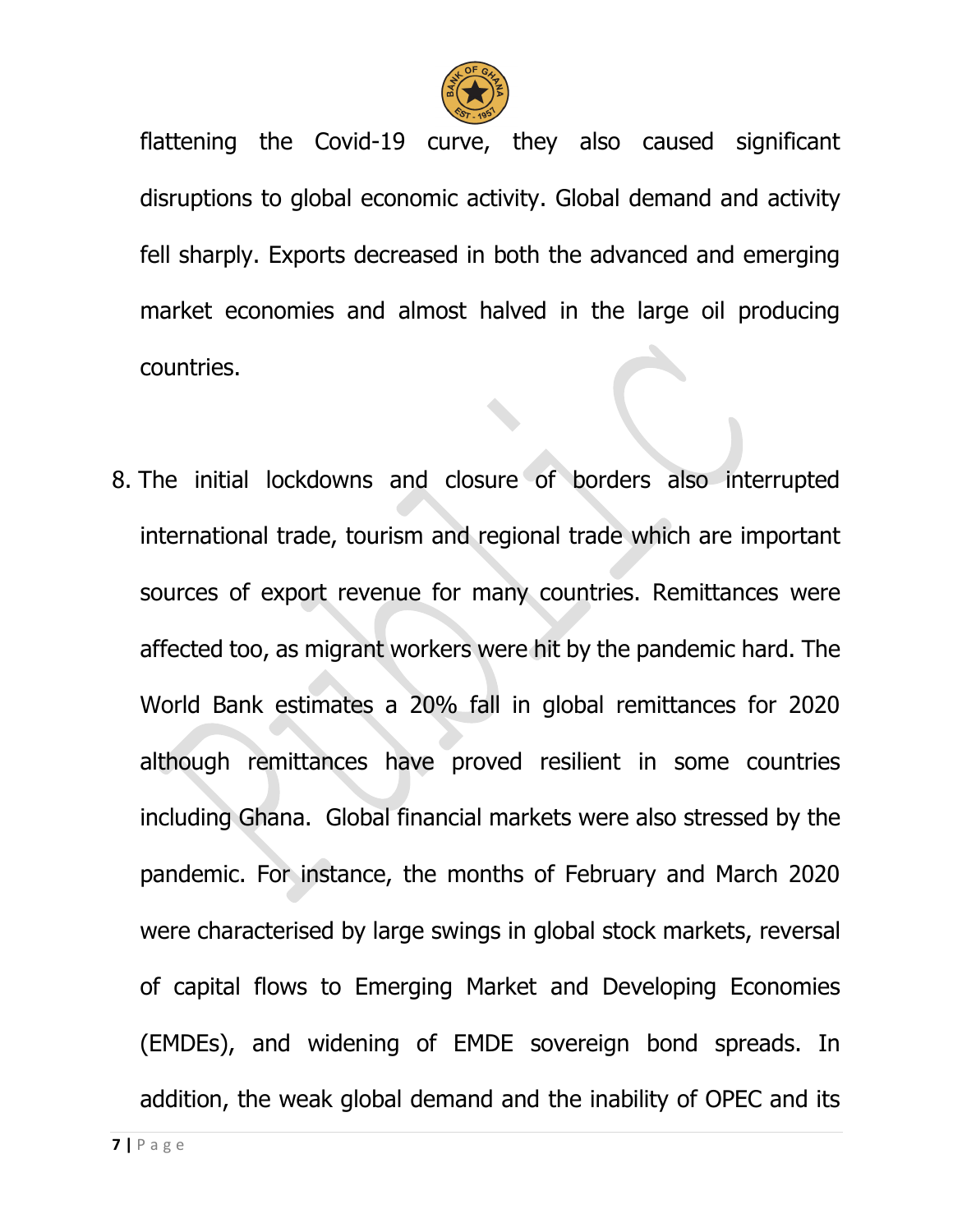

allies to agree on production cuts led to the collapse of oil prices, and further worsened financial market risk sentiments. These developments led to tighter global financing conditions in both advanced and EMDEs.

9. The intensity of the virus and its socio-economic consequences demanded swift and decisive policy reactions. Synchronised massive fiscal response packages and supportive monetary policy measures were implemented in many countries to deal with the fallouts from the crisis. In particular, central banks deployed a mix of conventional and unconventional measures depending on country-specific policy space to ease off the socioeconomic consequences of the pandemic. $<sup>1</sup>$ </sup> Consistent with traditional responses to such negative economic shocks, the toolkit deployed by central banks in advanced and emerging market economies was to aggressively cut policy rates. For instance, the U.S. Federal Reserve cut its policy rate by 150 basis

l

<sup>1</sup> Survey of 29 countries [6 Advanced, 9 Emerging Market economies, and 14 Sub-Saharan Countries] revealed the following COVID-19 Responses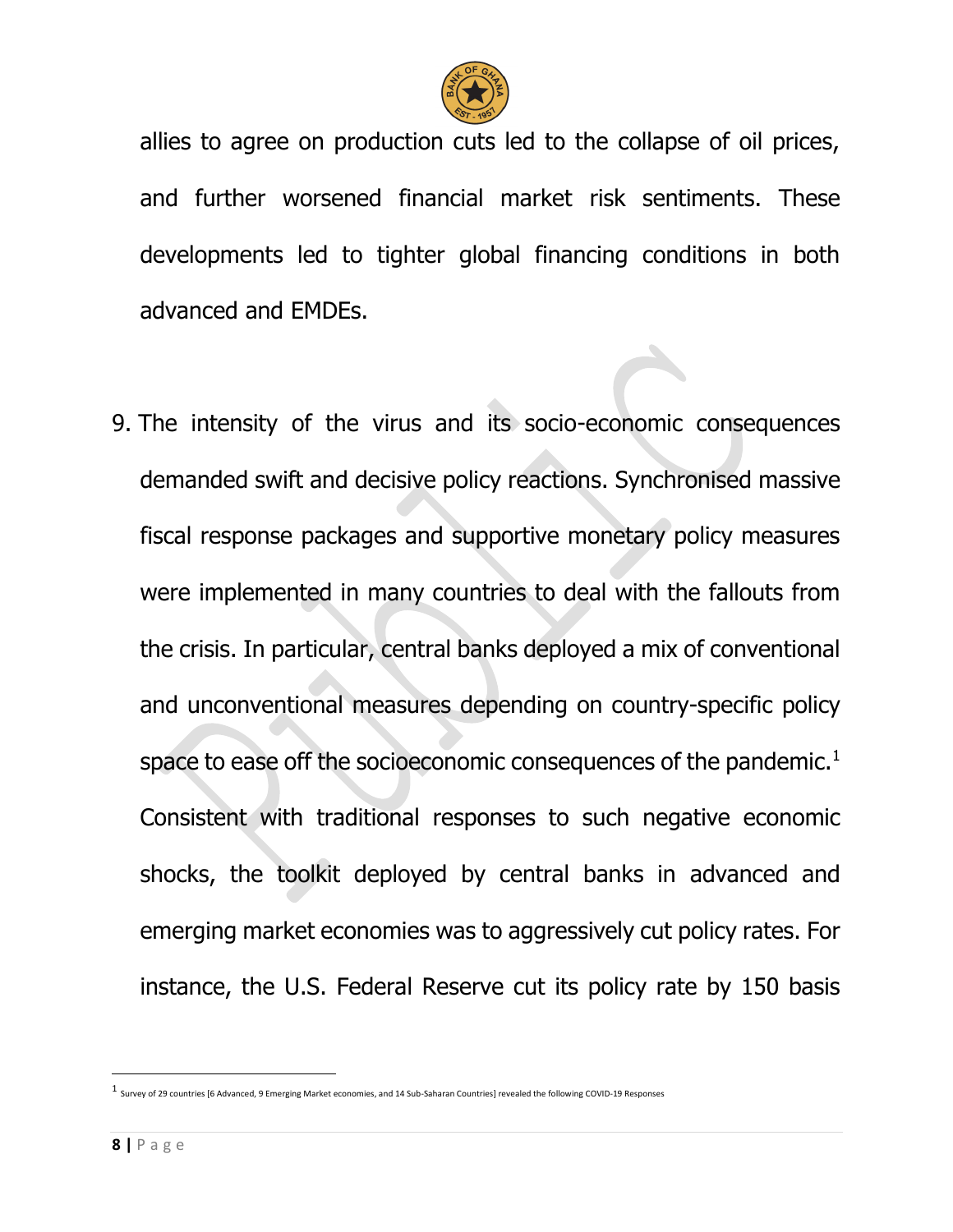

points in March 2020, while the Bank of England cut the rate by 65 basis points. Similarly, in the emerging market economies, policy rates in Turkey, Brazil, and Russia, were all cut by 300, 150, and 115 basis points, respectively.

- 10. In addition to the rate cuts, central banks in advanced economies embraced other unconventional measures such as direct lending programmes to small and medium scale enterprises to boost economic activity. To safeguard liquidity in the financial sector, central banks also provided short-term interbank lending facilities and resumed massive asset purchase programmes to ensure the smooth functioning of financial markets and credit flows.
- 11. In the United States, fiscal policy measures took the form of direct support to firms and households, credit/Loan Guarantees such as the emergency grants and loan forgiveness programs for SMEs (launched by the U.S government), also known as the Paycheck Protection Program under the CARES Act, and other measures such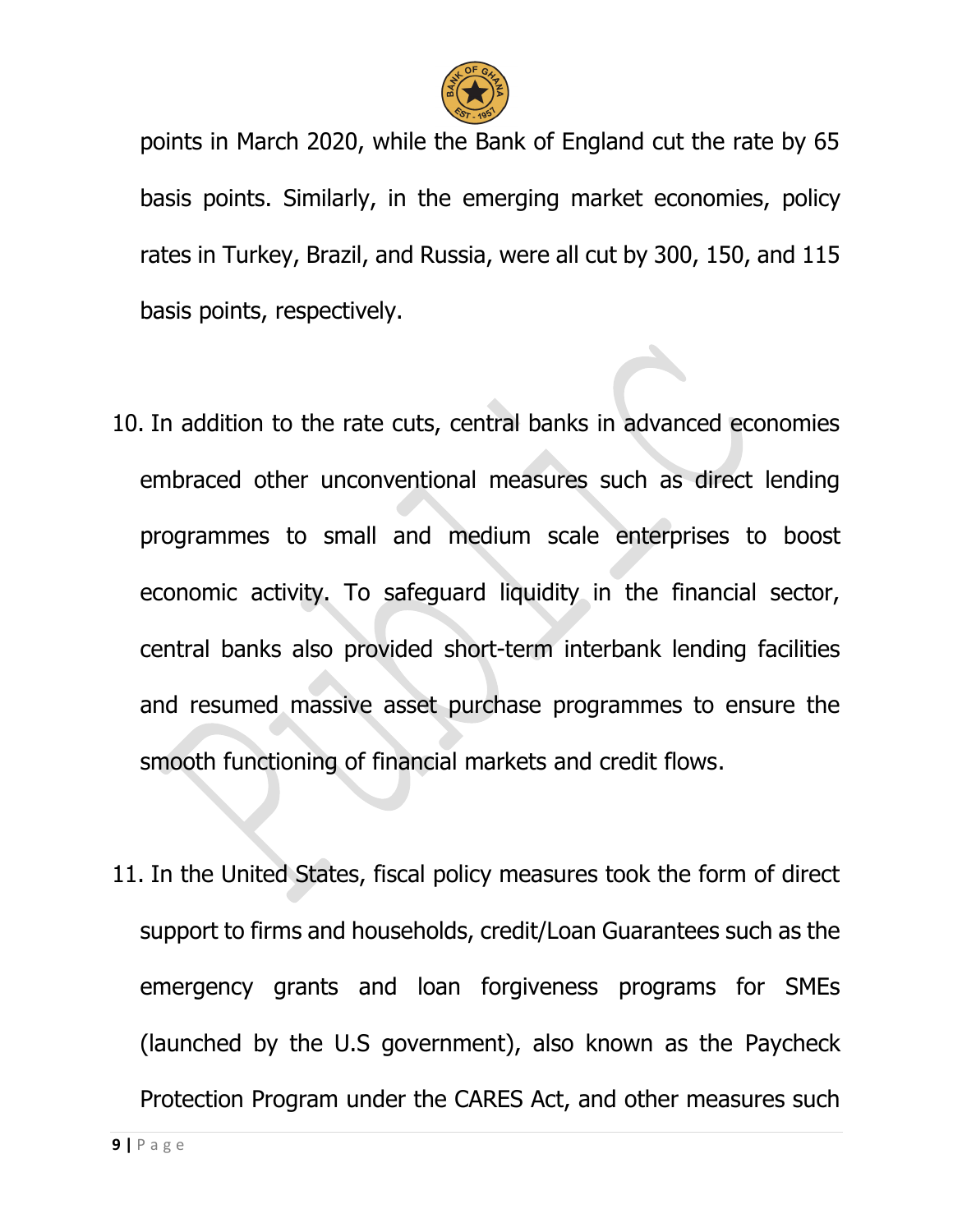

as the Families First Coronavirus Response Act (FFCRAA), extension of tax filing deadline for individuals and businesses, deferment of student loan repayment by six months and Refundable tax credit for all businesses to cover wages for employees unable to work due to the COVID-19 pandemic. Similar measures were implemented across other advanced economies.

12. The policy response in the emerging market economies was no different. A multiplicity of unconventional policy actions were taken and these included direct foreign exchange intervention to stem volatilities in the exchange rate, direct lending to SMEs, granting of loans to financial institutions, foreign exchange SWAP transactions, lowering reserve requirements, Asset Purchase Programs, direct lending to exporters, easing of capital conservation buffers, among others. At the last count, at the beginning of the third quarter, EMDEs had utilized 12 different unconventional tools to stem the impact of the pandemic on their economies. In emerging market economies, central banks intensified foreign exchange interventions to smoothen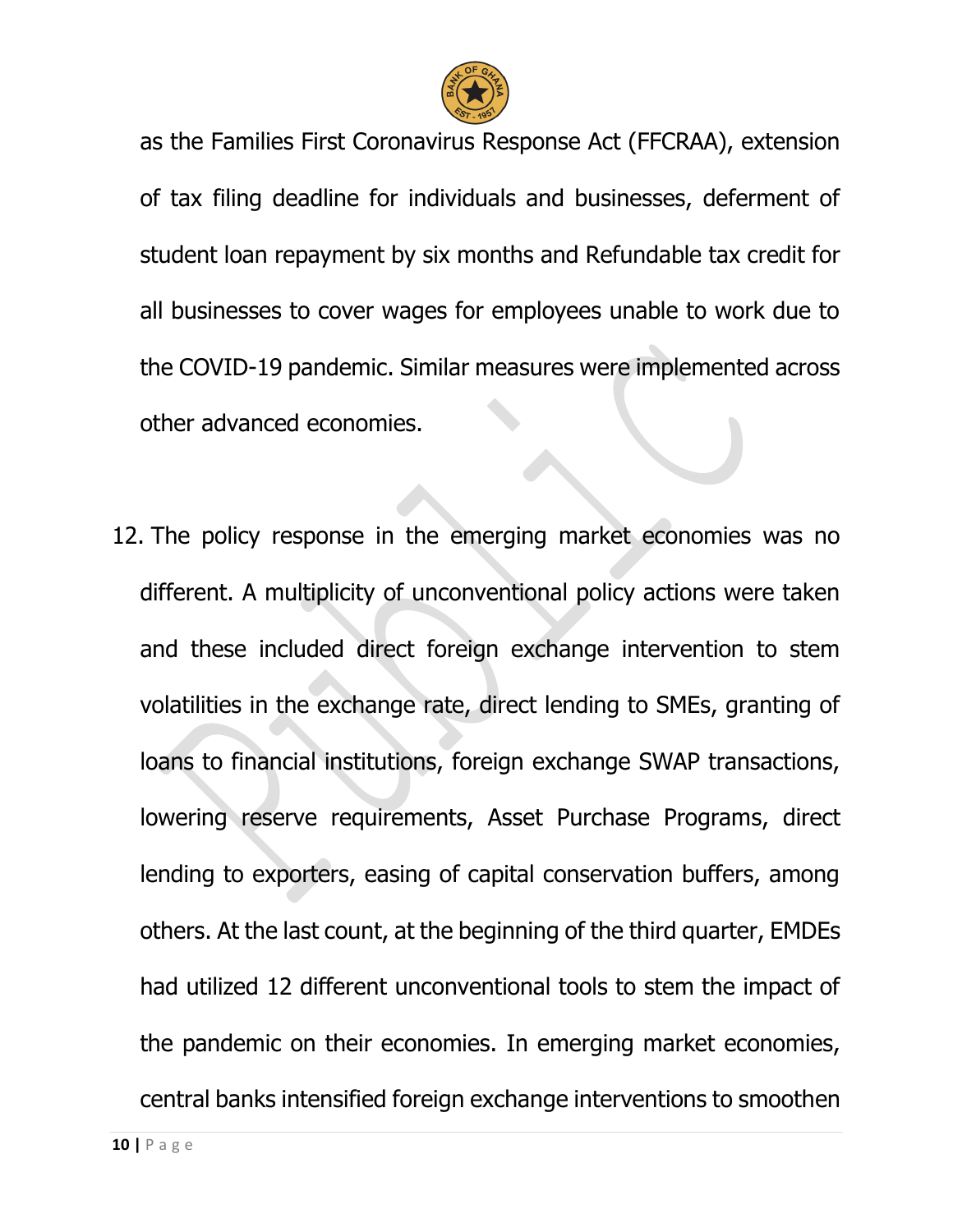

currency volatilities following deteriorating financial market sentiments induced by Covid-19.

13. Across Sub-Saharan African (SSA) countries, policy responses to the pandemic varied depending on country specific conditions, but not distinctly different from those in advanced and emerging market economies. Remarkably, monetary and macro-prudential policies were eased to support economic growth and provide adequate liquidity in the financial systems. Amid limited fiscal space, most central banks in the region, with inflation well contained, cut policy rates to support the recovery process, with some bringing it down to historical lows. For instance, Ghana cut the policy rate by 150 basis points, South Africa 275 basis points, Uganda 200 basis points etc. Central banks also introduced a variety of facilities to inject liquidity into the banking system, with some lending directly to targeted sectors. Botswana, South Africa, Kenya and Malawi, many more announced lower reserve or liquidity requirements for commercial lenders to encourage more lending.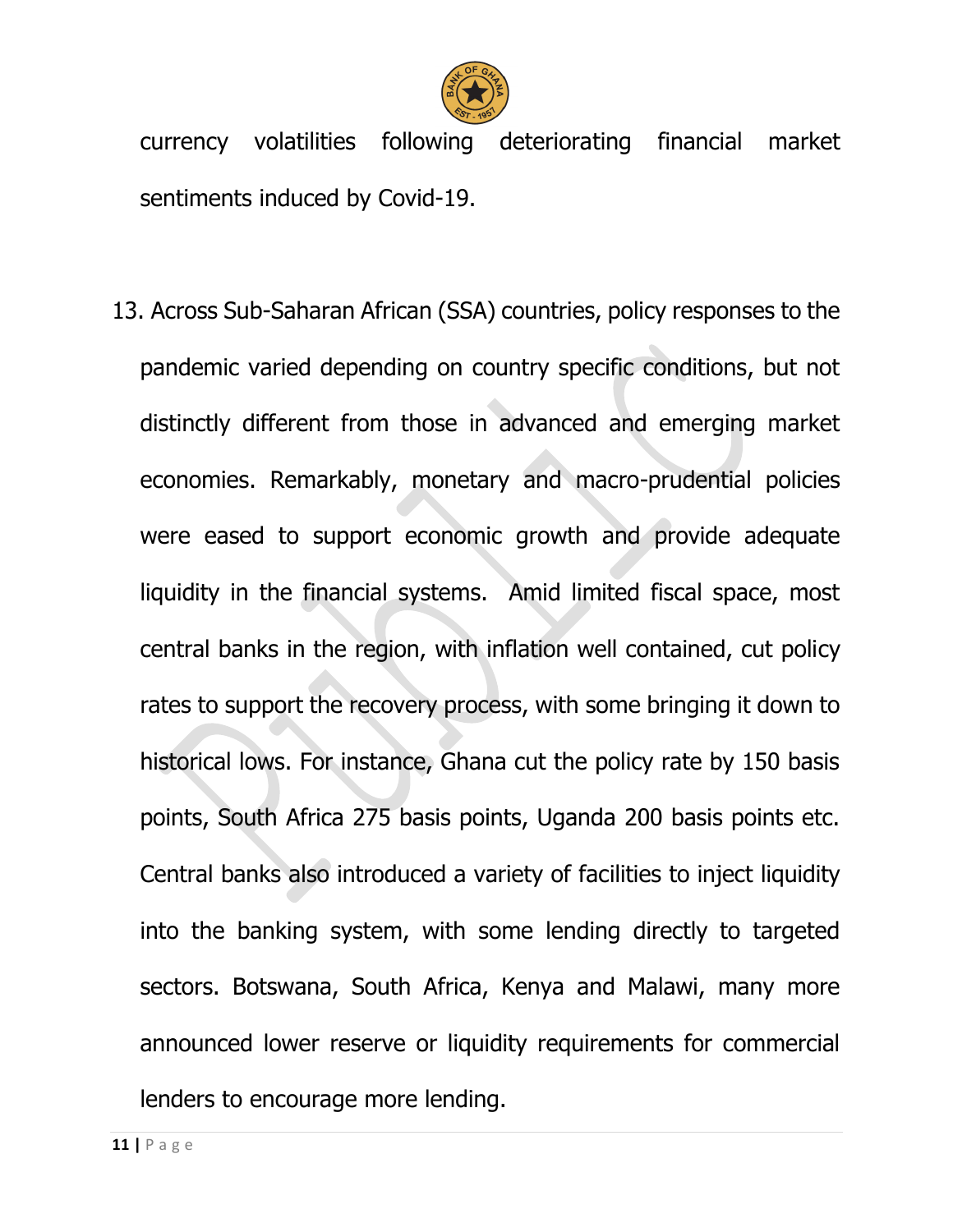

- 14. In addition to the policy rate cuts and liquidity measures, some central banks encouraged banks to work with their clients to restructure their obligations to the banks. These range from a temporary moratorium on loan payments (Botswana, Namibia, São Tomé and Príncipe,) or through a restructuring of existing obligations (Botswana, Eswatini, Ethiopia, Kenya, Namibia, Nigeria, Uganda). Some central banks have also relaxed prudential constraints, for example, by easing capital requirements (Botswana, Ghana) or by delaying the transition to Basel III norms (West African Economic and Monetary Union).
- 15. With higher spending, lower revenues, reduced external funding, and waning investor appetite for government debt, some sub-Saharan African countries have already tapped the central bank to help fund their crisis spending during the lockdown (Democratic Republic of the Congo, Ghana, Mauritius), according to IMF. Many central banks with enough reserve buffers also intervened in the FX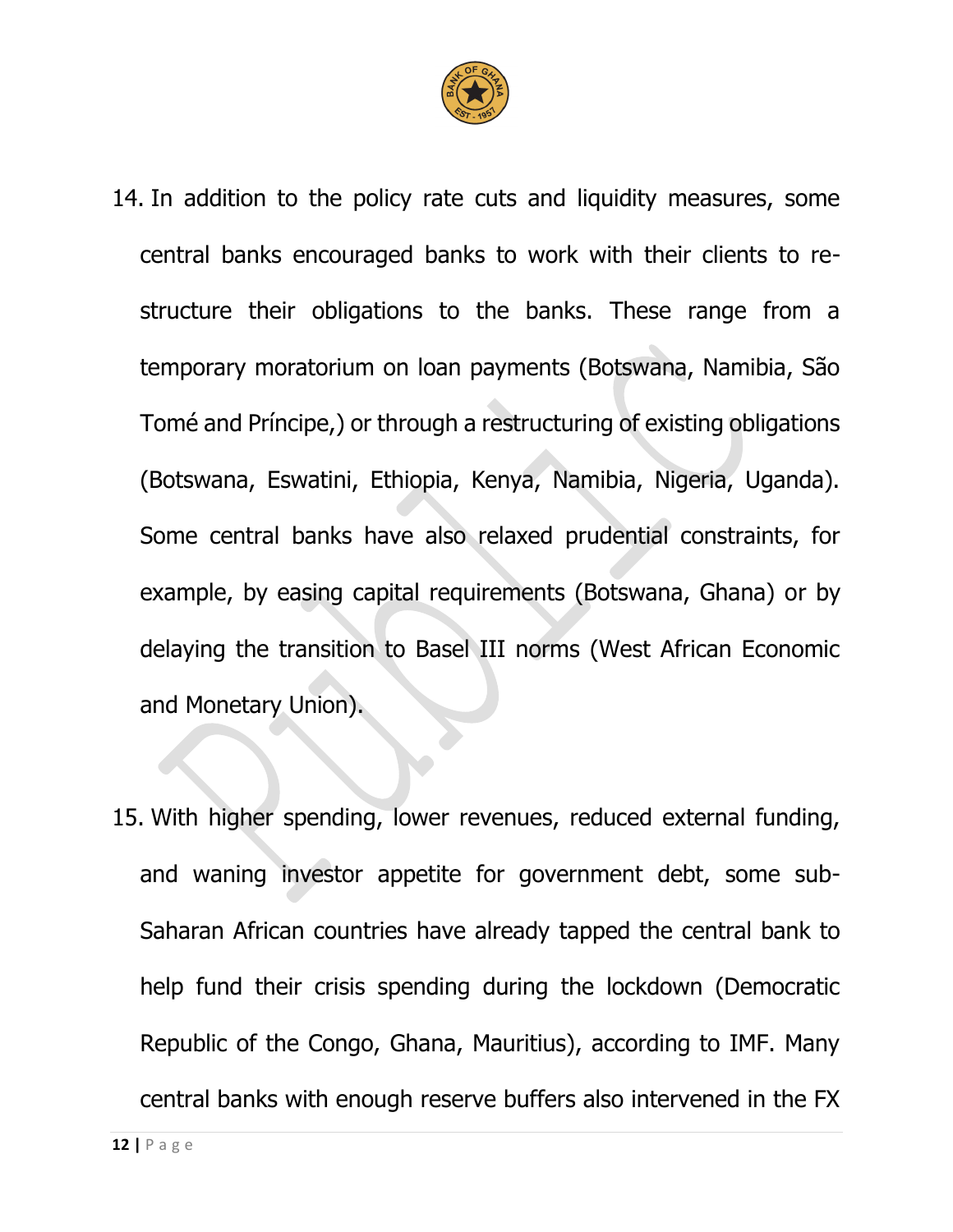

markets to stem exchange rate volatility arising from the capital flows reversals by providing extra liquidity to the domestic financial system. Many countries encouraged the use of digital money, leveraging on the digital money platforms, to help channel cash payments. This included measures such as increasing the transaction limits and removal or reduction of fees. There was also direct fiscal support to a large proportion of vulnerable households and businesses. Transfers to households took the form of food distribution, school meals, lowering of the utility bills and tax waivers.

16. Given pre-existing economic fragilities, huge financing gaps, and weak health infrastructure in most African countries, it became clear that additional financing would be needed to dampen the adverse effects of the pandemic in these countries. Ladies and Gentlemen, the size of financial support needed to combat the adverse economic consequences of the pandemic prompted several countries to apply for financial assistance from the multilateral agencies. According to IMF estimates, official creditors mobilised up to US\$57 billion for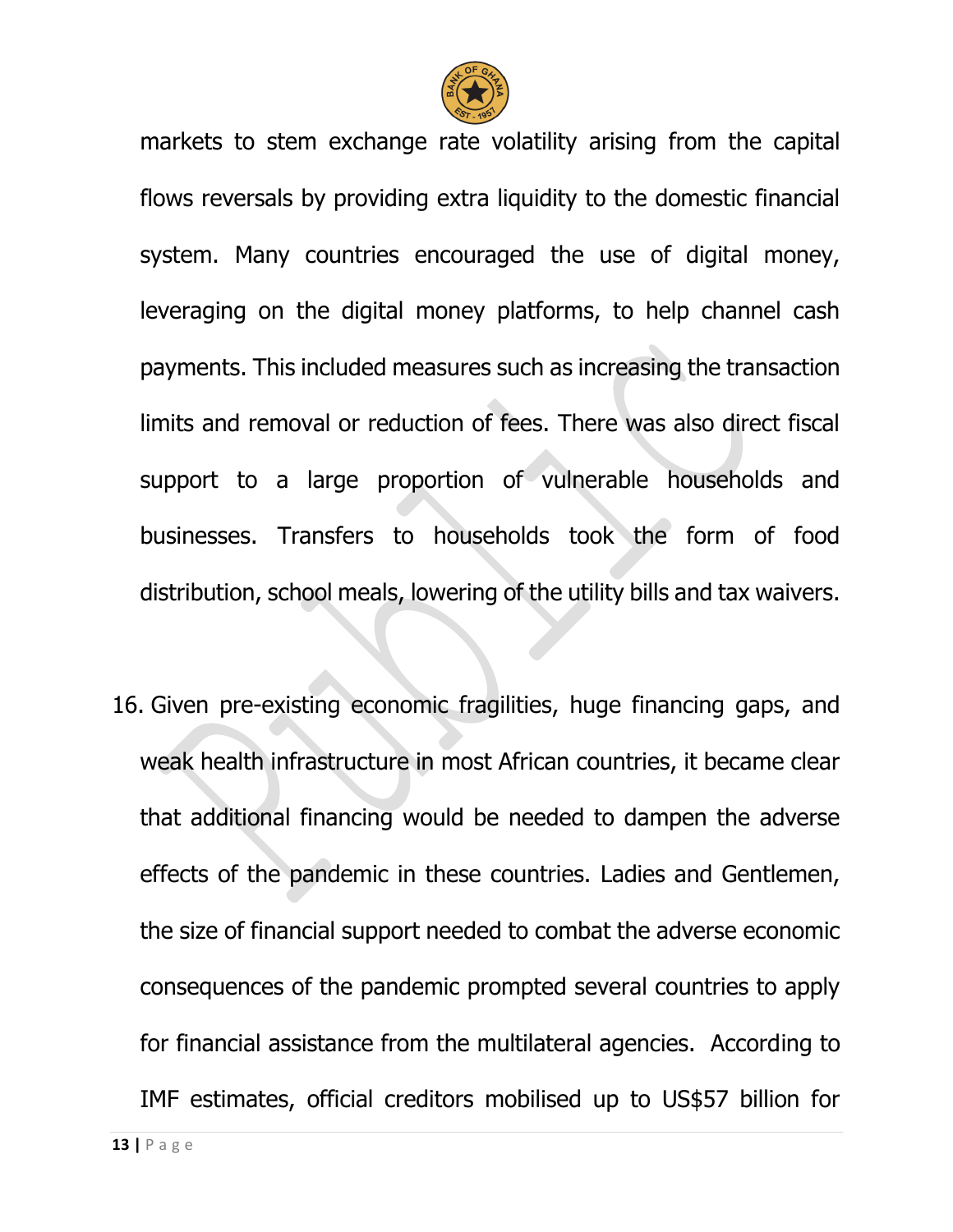

Africa—including US\$18 billion from the IMF and the World Bank to provide frontline health services, support the poor and vulnerable, and keep economies afloat in the face of the worst global economic downturn since the 1930s. So far, the IMF's total Emergency Financing for some 28 Sub-Saharan African countries was estimated at US\$9,977.76 million (SDR 7,281.17 million). Furthermore, some 20 African countries benefited from debt relief estimated at US\$251.24 million.

17. The data for the first half of 2020 showed that the global economy experienced a sharp contraction due to restrictions imposed to contain the spread of the Covid-19 pandemic. However, survey data into the third quarter of the year pointed to signs of recovery driven by the easing of restrictions and decisive monetary and fiscal policy support. The recovery is however expected to be gradual and uneven in view of the cautious behaviour of both households and firms. Also, Covid-19 containment measures vary across countries and the recoveries will reflect these variations.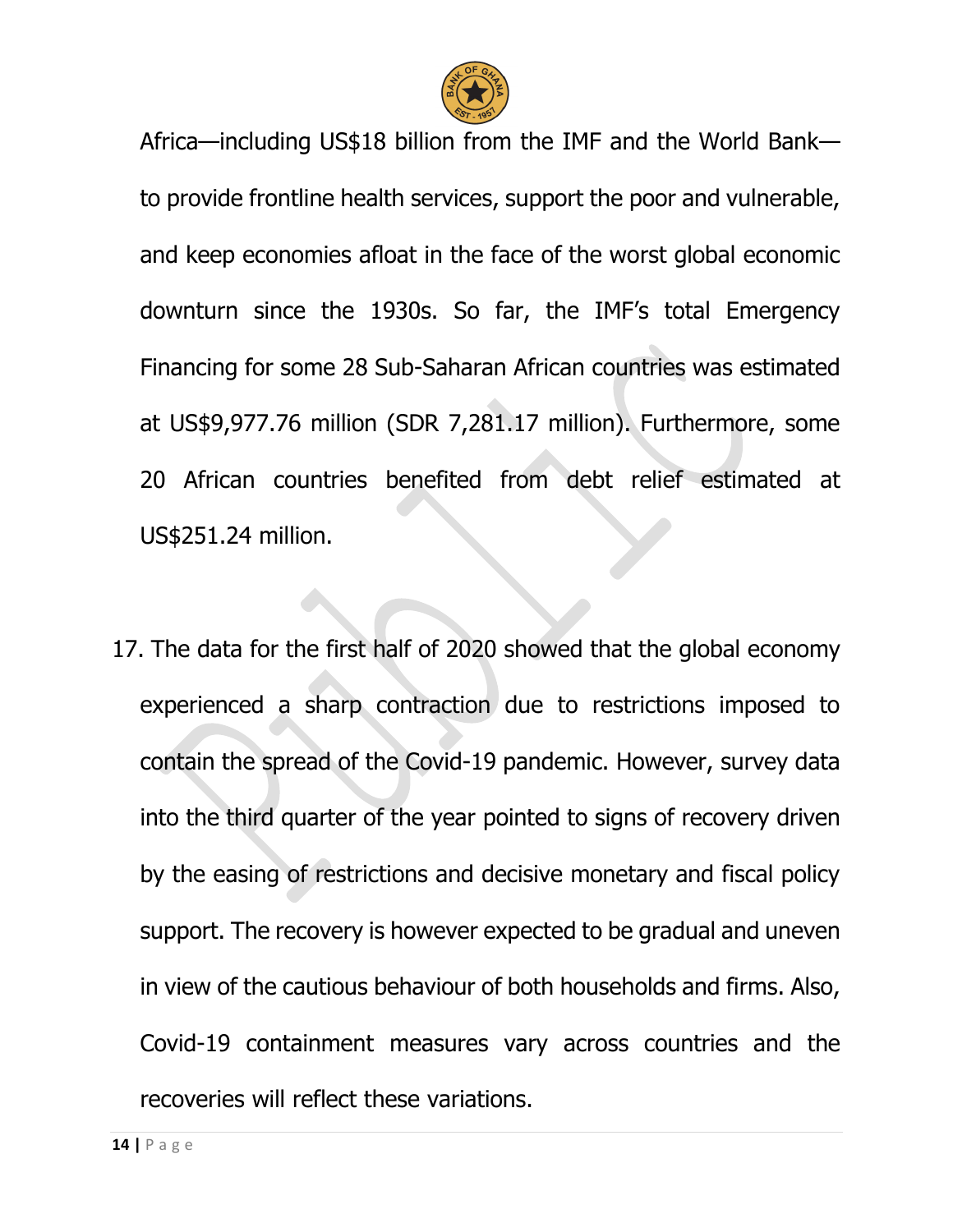

18. Despite these early encouraging signs of recovery, the outlook for the global economy remains highly uncertain. The Covid-19 infections continue to increase as countries ease restrictions, sparking fears of a second and even third waves of infections, requiring re-imposition of restrictions and leading to further slowdown in the world economy. The recent resurgence of the pandemic in the United States and parts of Europe lends credence to the uncertain path of the pandemic in the near-term. Also, events related to the spread of the COVID-19 pandemic are still evolving and there is considerable uncertainty about the duration of the spread and how quickly countries will recover. The IMF forecasts that global growth will contract by 4.4 percent in 2020 (IMF WEO, October 2020 update). If this materialises, the Covid-19 pandemic may possibly become one of the most economically costly pandemics in recent history.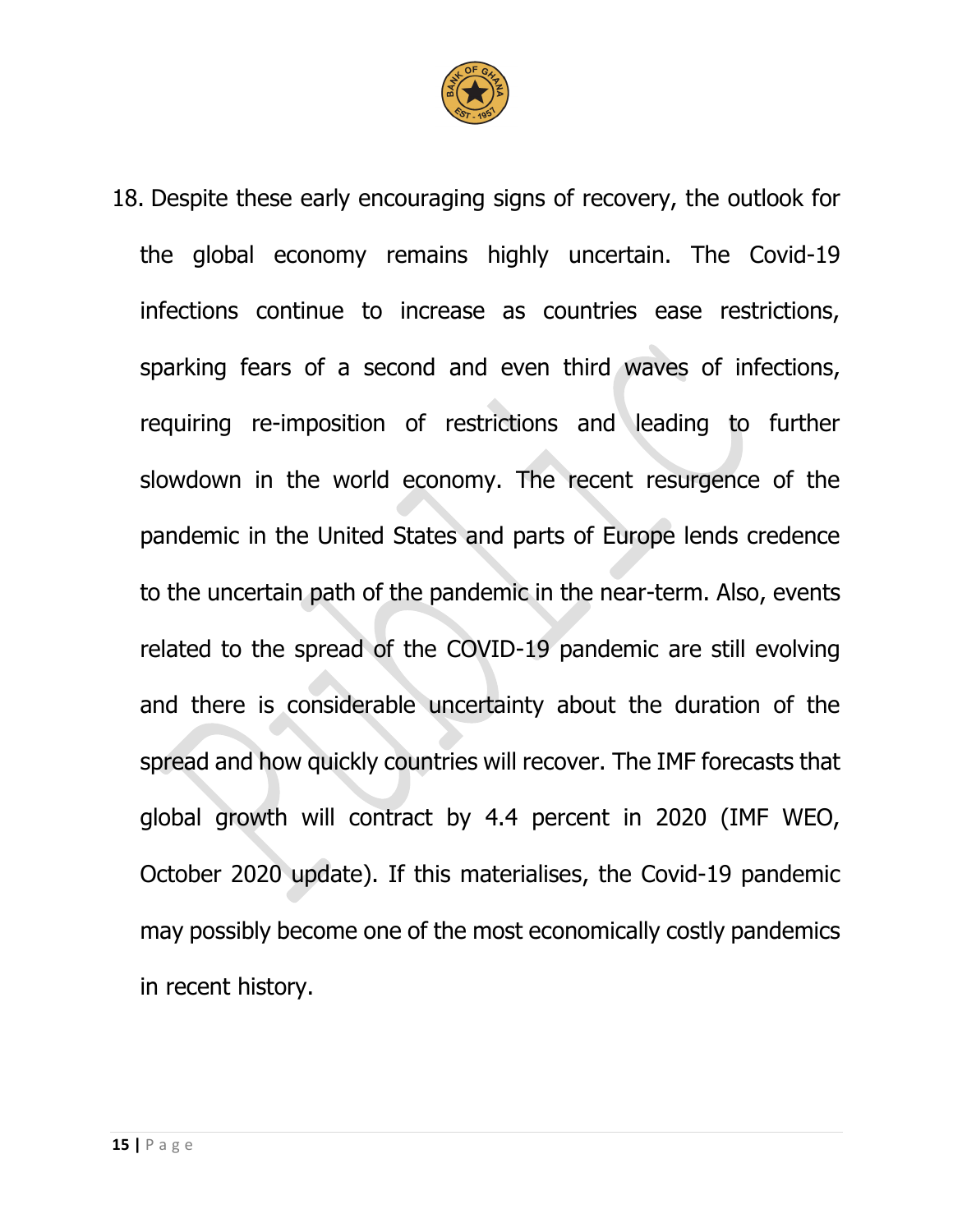

19. These notwithstanding, the recent announcement of coronavirus vaccines with more than 90 percent efficacy, and the subsequent approval to administer these vaccines in the United Kingdom and other advanced economies has fuelled optimism and restored some hope about a 'return to normalcy' in the near-term. Already, coronavirus vaccines are being administered in China, Russia, Brazil and United States. This positive news of Covid-19 vaccine has boosted global economic recovery prospects in 2021 and beyond.

#### **The Ghanaian economy and COVID-19 pandemic**

- 15. At this stage, Fellow Alumni, I would like to shift the focus to how the Covid-19 pandemic impacted the domestic economy and delve into the various decisive and co-ordinated policy measures taken to moderate the financial and economic costs.
- 16. Ladies and Gentlemen, the Ghanaian economy ended 2019 on a sound footing, before COVID-19 came knocking. This followed the successful implementation of a sound macroeconomic framework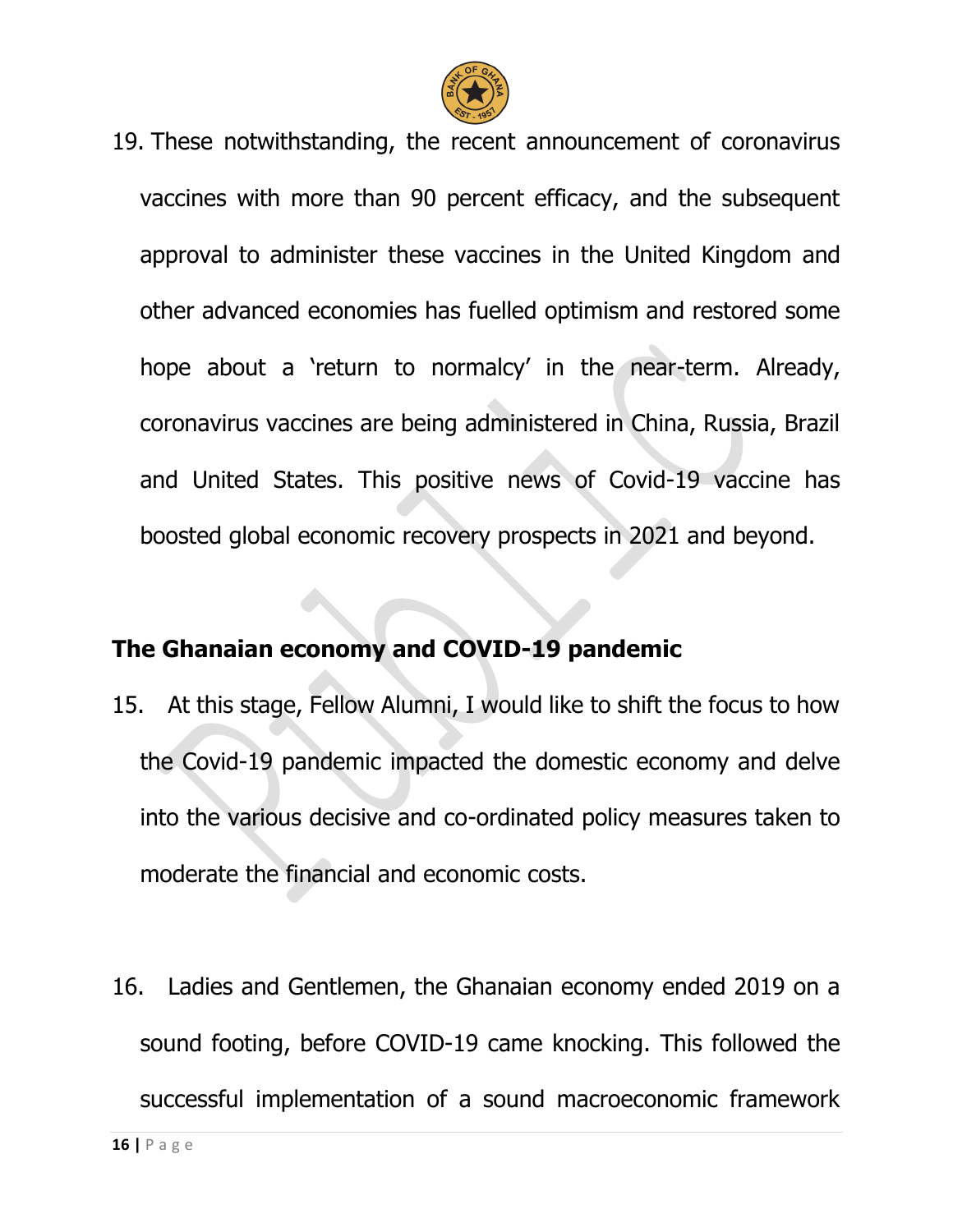

with fiscal consolidation and prudent monetary and exchange rate policies over the last three years, which had yielded good outcomes. Inflation at 7.9 percent was within the medium-term target band of  $8±2$  percent, the exchange rate was relatively stable, the current account had improved significantly alongside three consecutive years of trade surpluses of US\$2.26 billion, and the Bank of Ghana had built strong foreign exchange reserve buffers of US\$8.42 billion. In addition, economic growth had rebounded strongly to 6.5 percent, supported by growth-oriented government policy initiatives to boost agriculture and manufacturing.

17. In the financial sector, the Bank of Ghana had successfully concluded three years of banking sector reforms, which saw an increase in the minimum capital requirement, revocation of licences of insolvent institutions ("banking sector clean-up"), and a complete overhaul of the regulatory and supervisory frameworks. The cleanup resulted in a stable and resilient banking and SDIs sector that is well capitalised, liquid, and solvent. By the end of 2019, all the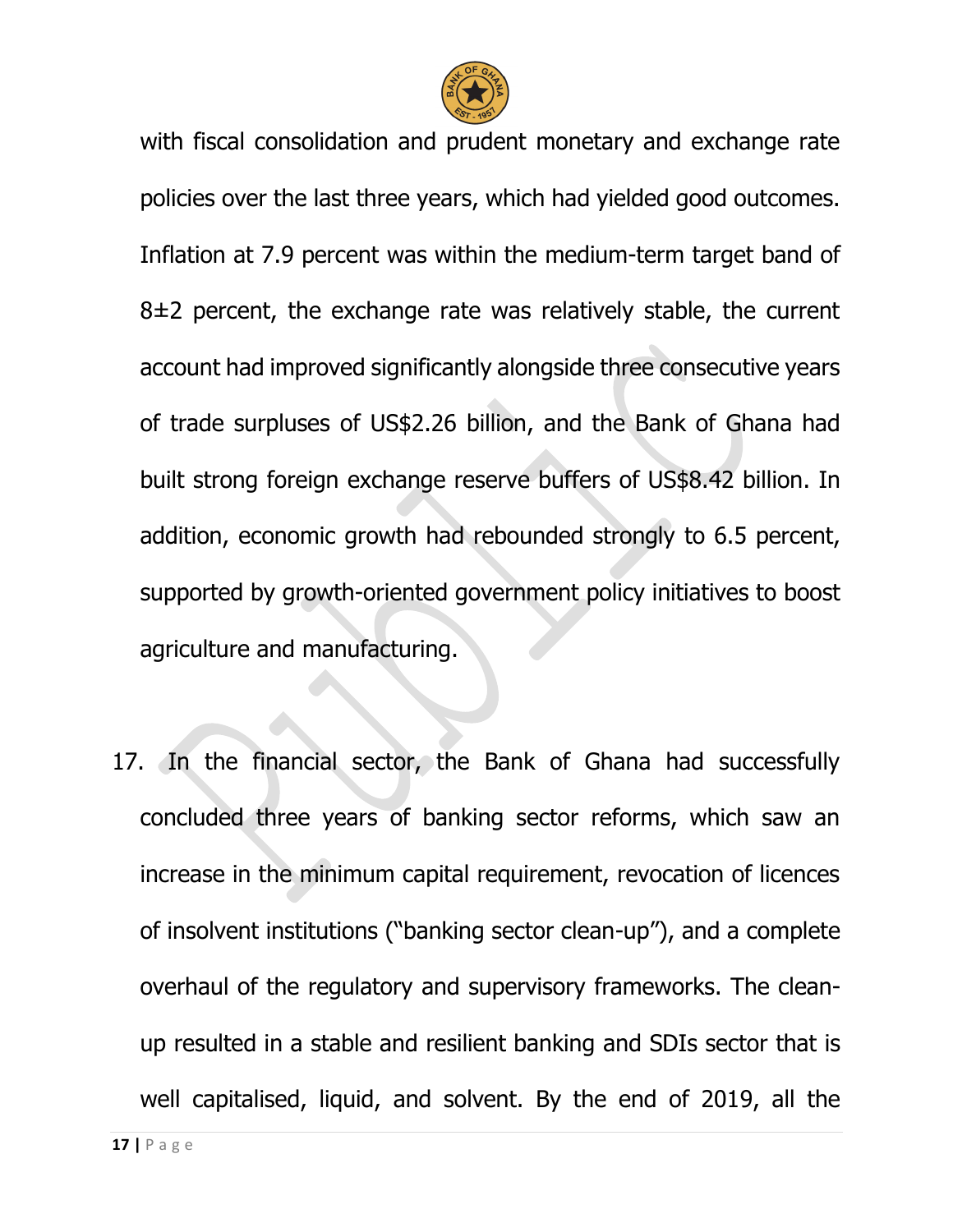

financial sector soundness indicators showed improvements. The overall capital adequacy ratio for banks had increased to 20 percent well above the regulatory requirement. The Non-performing loans ratio had declined from 21.3 percent at the end of December 2017 to 15.3 percent. Liquidity in the industry had improved and profitability has been on the uptrend.

- 18. We had also seen a significant increase in the use of digital financial services, thanks to some of the measures instituted including National Financial Inclusion and Development Strategy, the Digital Financial Services Strategy, and the Cash-Lite Policy. This policy framework was intended to scale up access to financial services from 58% in 2015 to 85% by 2023 through increased digital financial services that will help promote economic empowerment of the poor and marginalized.
- 19. So, with the strong economic fundamentals, a sound and stable financial sector, as well as fairly developed payment system

**18 |** P a g e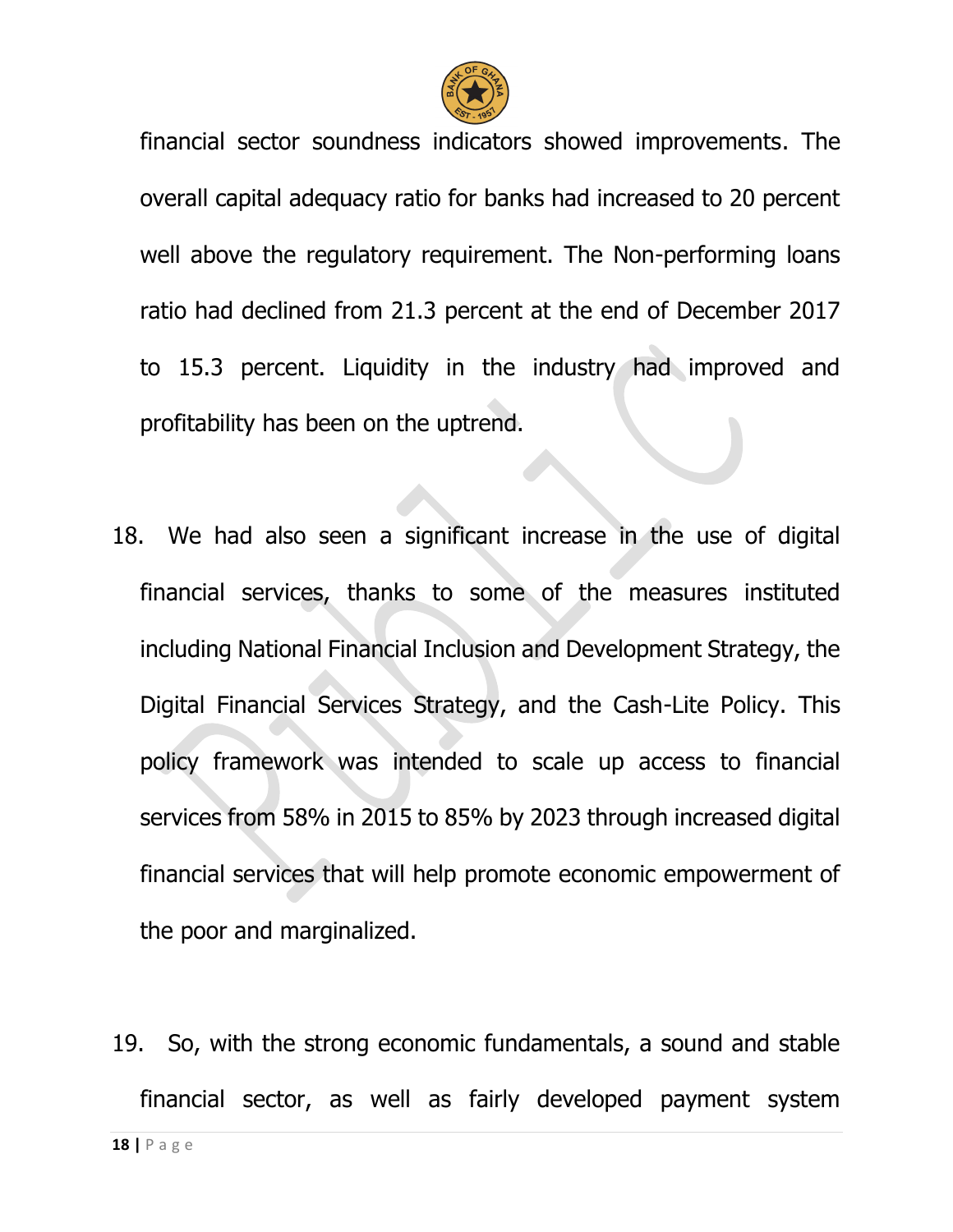

architecture, Ladies and Gentlemen, Ghana was prepared to consolidate the gains made with reforms over the past three years even in the face of challenges that typically arise during election years—a track record badly needed to shape Ghana's story to the international investors. But as the Bible puts it **"many are the plans in the heart of a man, but it is the purpose of the Lord that prevails''.** This well-thought through objective was shattered, if I am allowed to use that word, with the unprecedented and unexpected shock that came with the advent of the coronavirus on the Ghanaian people. The real ramifications of this shock and the extraordinary demands on the government as the guardian of public safety and welfare became severe after several weeks.

20. The first two Covid-19 cases were imported into the country on 14<sup>th</sup> March 2020, and it did not take long for the numbers to start multiplying, first from Accra, Kumasi, and on to the other regions. Following the steady increase in the Covid-19 cases and the threat of weakening an already burdened health sector, the Government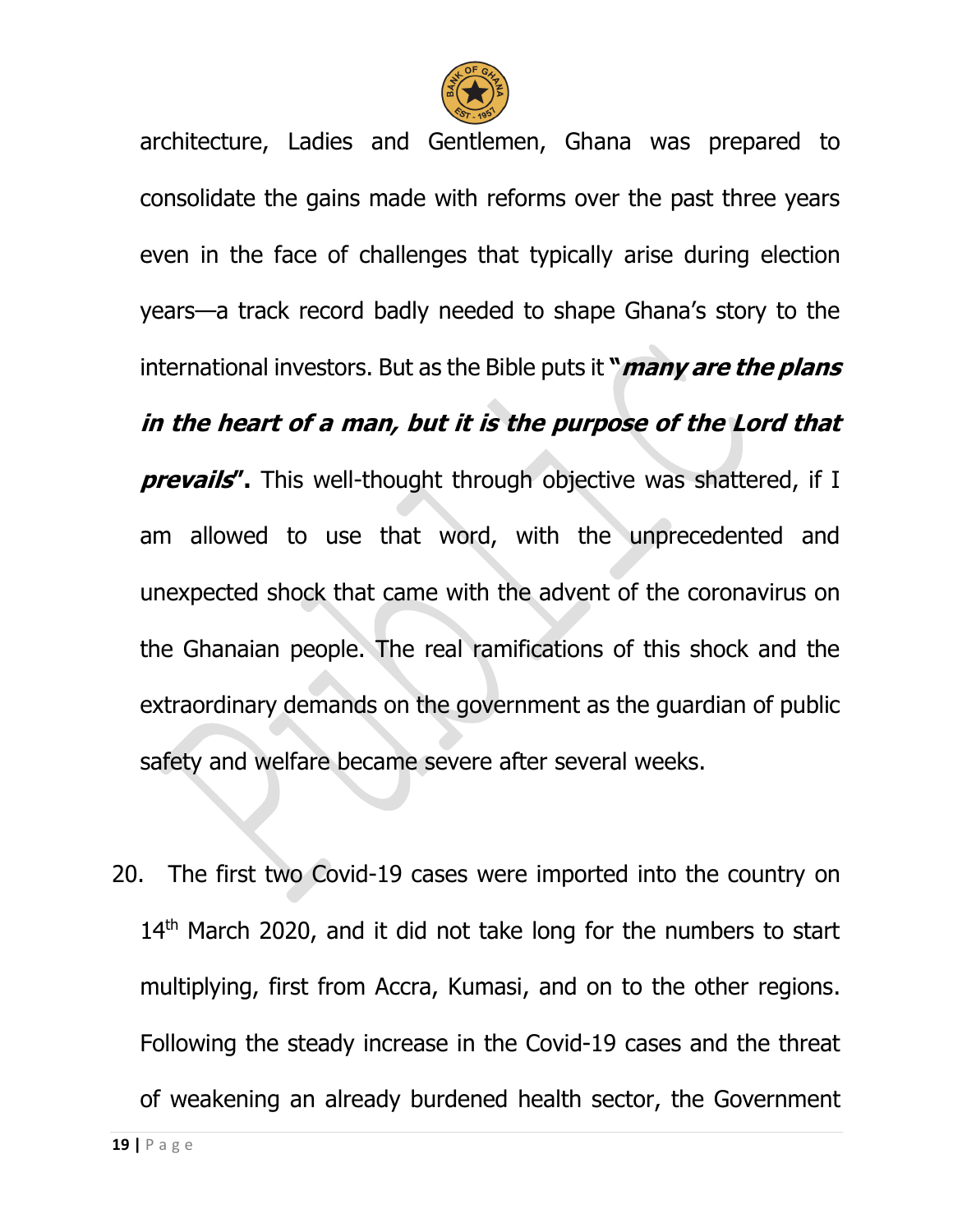

imposed a three-week partial lockdown, beginning March 30<sup>th</sup>, in the major cities of Accra and Kumasi, as a containment measure to stop the spread. Akin to other country experiences, this proved to the game changer and led to a sudden stop in economic activity. Educational institutions, transport services, the airport, recreation centres, and hotels and restaurants, were all shut down. In addition, manufacturing companies scaled back operations, workplaces were closed except for key staff, while markets operated at half capacity. Now, this partial lockdown had tremendous impact on economic activity, household incomes, government revenues, and jobs as companies laid off staff or cut back wages and salaries.

21. The first inkling of the adverse effect of Covid-19 was felt in the prices of goods and services. The announcement of a lockdown triggered panic buying as households stocked up on goods across the city centres of Accra and Kumasi, resulting in a sharp increase in headline inflation from 7.8 percent in March to 10.6 percent in April,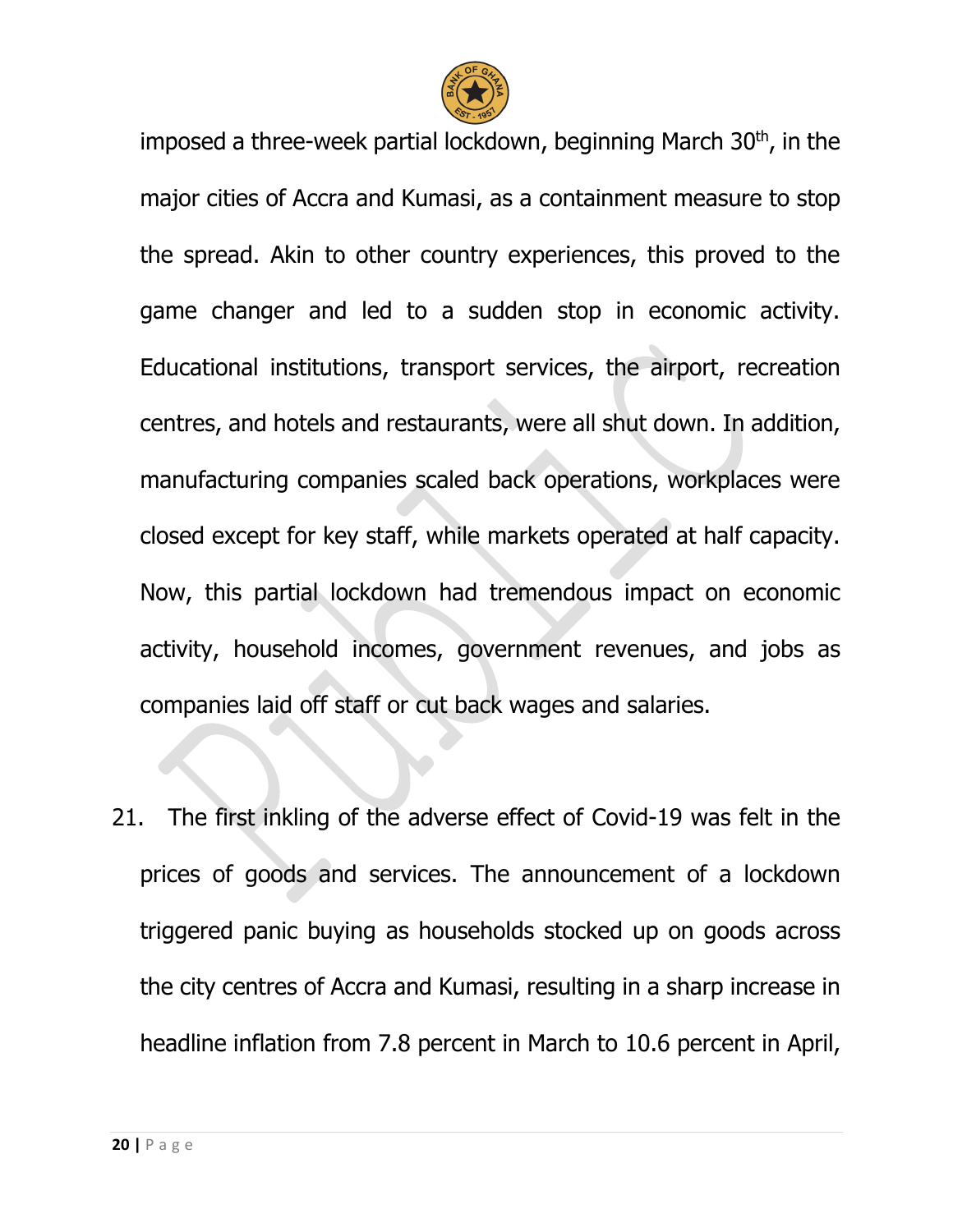

and further up to 11.3 percent in May 2020 due to the astronomical jump in food prices.

#### **The Economic and Financial shock**

22. Ladies and Gentlemen, the economic impact of Covid-19 presented as both demand and supply shocks to the domestic economy. On the supply side, there were disruptions in productive activities as employees fell victim to the virus, while disruptions to global supply chains led to shortage of raw materials and inputs for manufacturing activity, which led to increased cost of production including costs associated with adoption of new health and safety protocols. On the demand side, companies experienced weak consumer demand due to closure of businesses and job losses. With these constraints, major businesses faced difficulties in honouring obligations such as staff compensation, suppliers' credit, utility bills, and servicing loans with financial institutions.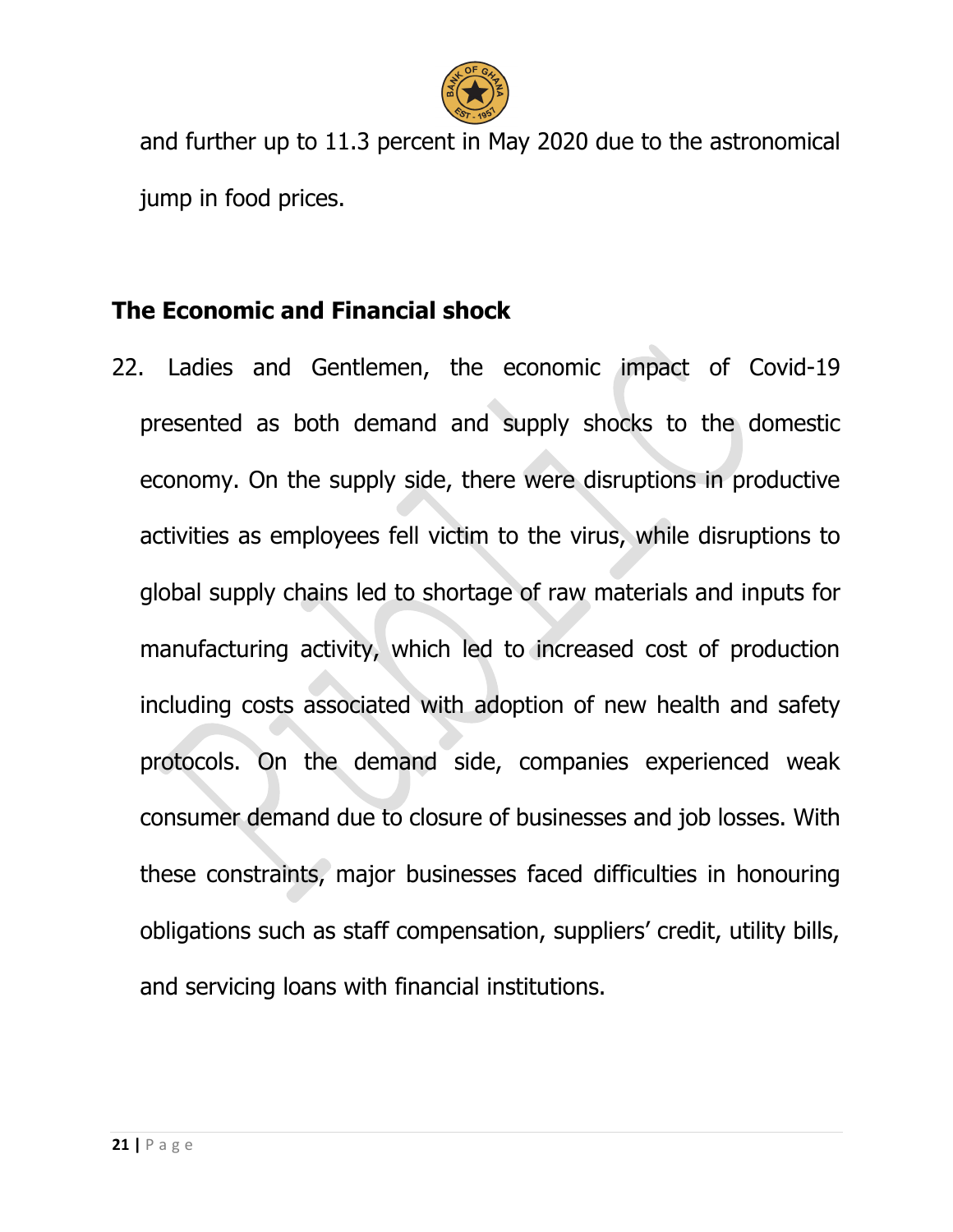

- 23. Fellow Alumni, the Covid-19 also impacted the economy as an external shock through the contraction of trade, fall in commodity prices, tourism and international capital flows. By the second quarter of the year, the full effect of the pandemic was showing in slower growth in domestic economic activity, adversely impacting livelihoods, and threatening to erode the economic and financial stability gains achieved over the preceding three years.
- 24. The developments placed severe constraints on government finances, arising from significant revenue shortfalls on the back of weakened domestic economic activity and the collapse in international crude oil prices, coupled with increased government expenditures due to Covid-related spending. The large informal economy, which in the past used to provide a cushion to such shocks, this time around amplified the shock as the lockdowns brought a halt to informal activities as well. Therefore, providing a sense of security to market participants and the public required close coordination between various stakeholders and implementation of monetary,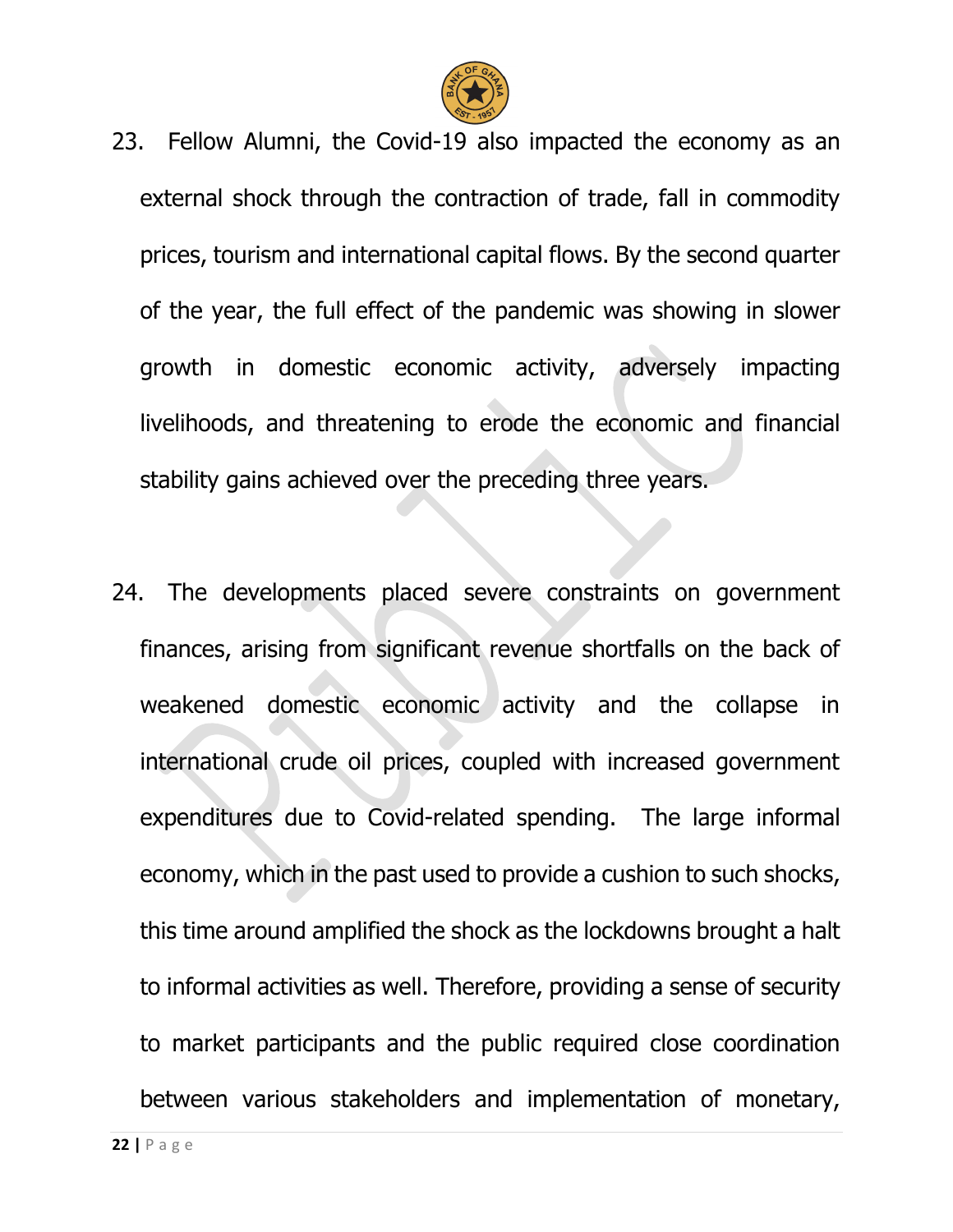

fiscal, and macro prudential policies to limit the impact of the pandemic on the broader economy.

### **The Fiscal Response**

25. Obviously, the onset of Covid-19 outbreak brought intense pressure on government fiscal operations, pushing the economy off the consolidation path as the Government took actionable steps and instituted programmes to moderate the social and economic consequences. In addition to the lockdowns and border closures, the government had to increase health and social assistance spending, including direct transfers to households (including food distribution), several relief packages such as tax waivers for frontline health workers, stimulus packages for small and medium-scale enterprises, absorption of utility bills (electricity and water), etc. All these were aimed at protecting livelihoods, supporting businesses, minimising job losses, and providing additional funding sources to industries to shore up output for domestic consumption. Government introduced an Emergency Preparedness and Response Plan of GH¢560 million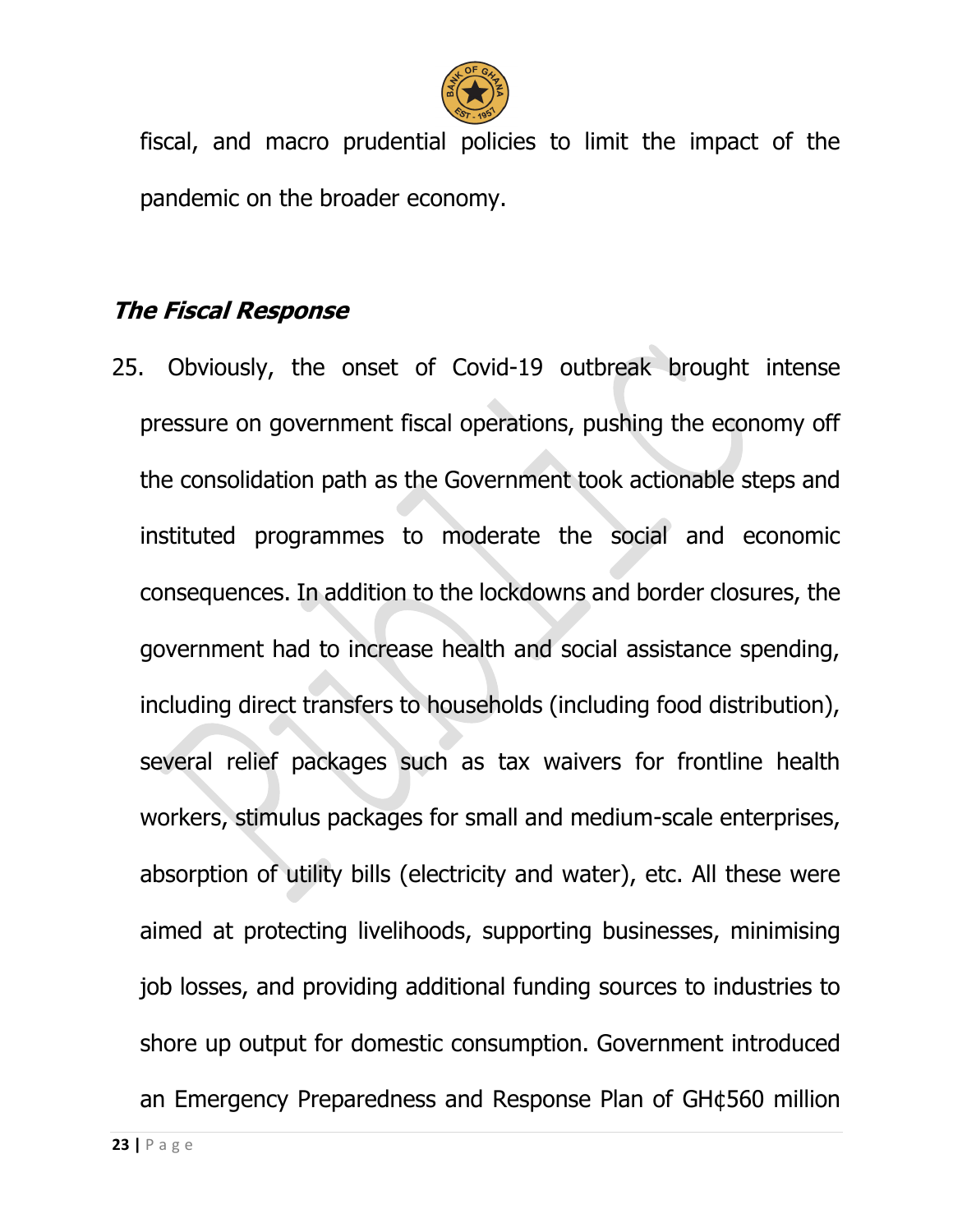

(US\$100 million). Clearance was given to increase staff in the health sector by employing 24,255 health workers for testing, tracing and treatment. Government also refurbished 10 treatment centres across the country, introduced a GH¢10.3 million insurance package for health workers and livelihood preservation programme targeting 4.1 million households and 682,522 businesses. To close the funding gap arising from these actions, government assessed a US\$1 billion IMF Rapid Credit Facility as expenses for Covid-relief measures ballooned.

#### **Bank of Ghana Responses**

- 26. To complement government's Covid-relief measures, Distinguished Ladies and Gentlemen, the Bank of Ghana also announced a series of policy and regulatory measures to loosen financing conditions, ease liquidity pressures and keep credit flowing to support critical sectors of the economy.
	- The Bank of Ghana cut the monetary policy rate by 150 basis points to 14.5 percent in March 2020 and worked with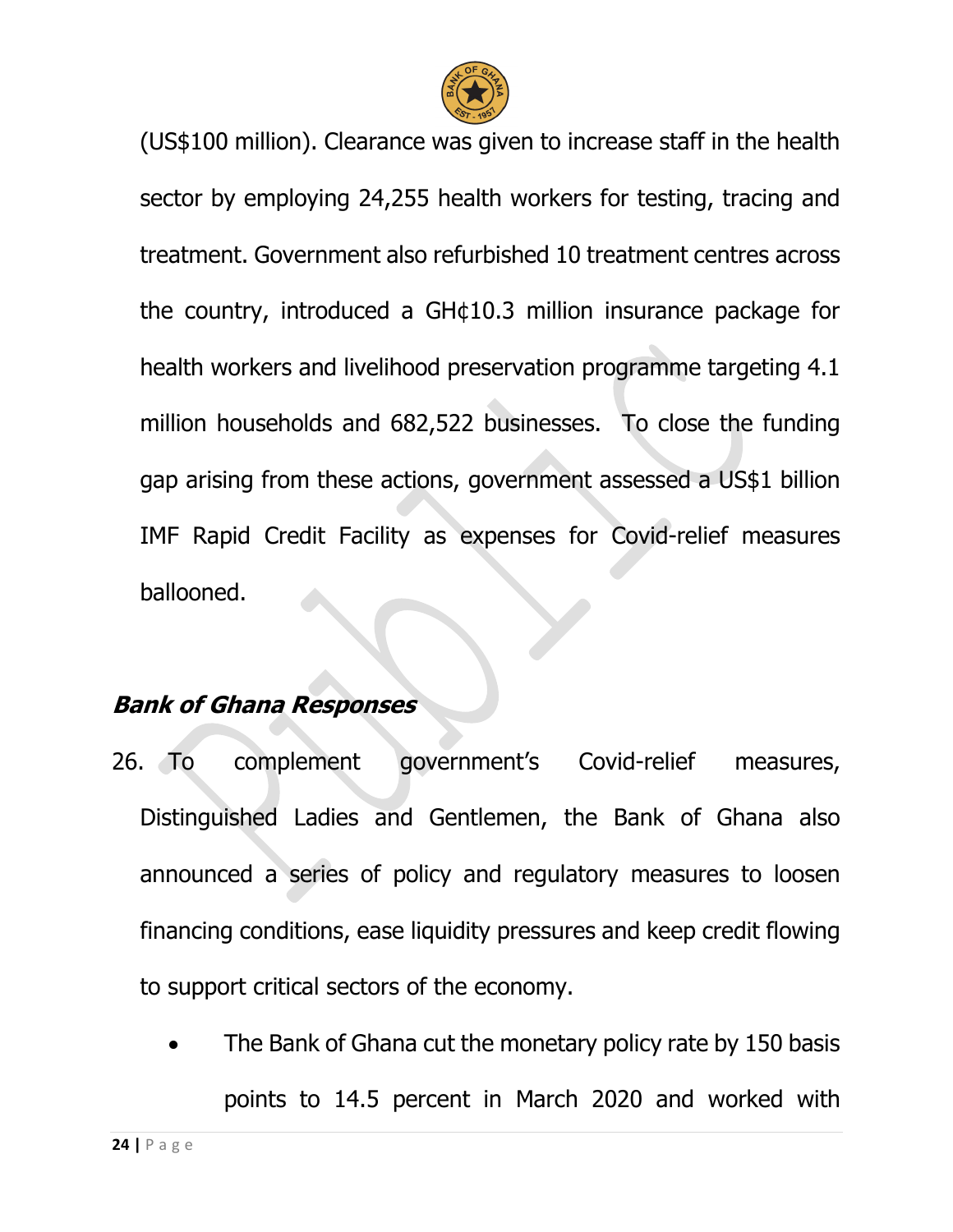

commercial banks (through moral suasion) to transmit the same measure of decline to lending rates.

- The Bank also reduced primary reserve requirements to 8 percent from 10 percent to increase liquidity in the banking system.
- The Bank of Ghana reduced the Capital Conservation Buffer (CCB) of banks by 1.5 percentage, implying an effective drop of capital adequacy requirement (CAR) from 13 to 11.5 percent.
- The provisioning requirements for the spectrum of loan categories was reduced from 10 to 5 percent, which helped to ease liquidity conditions and provided capital relief to banks.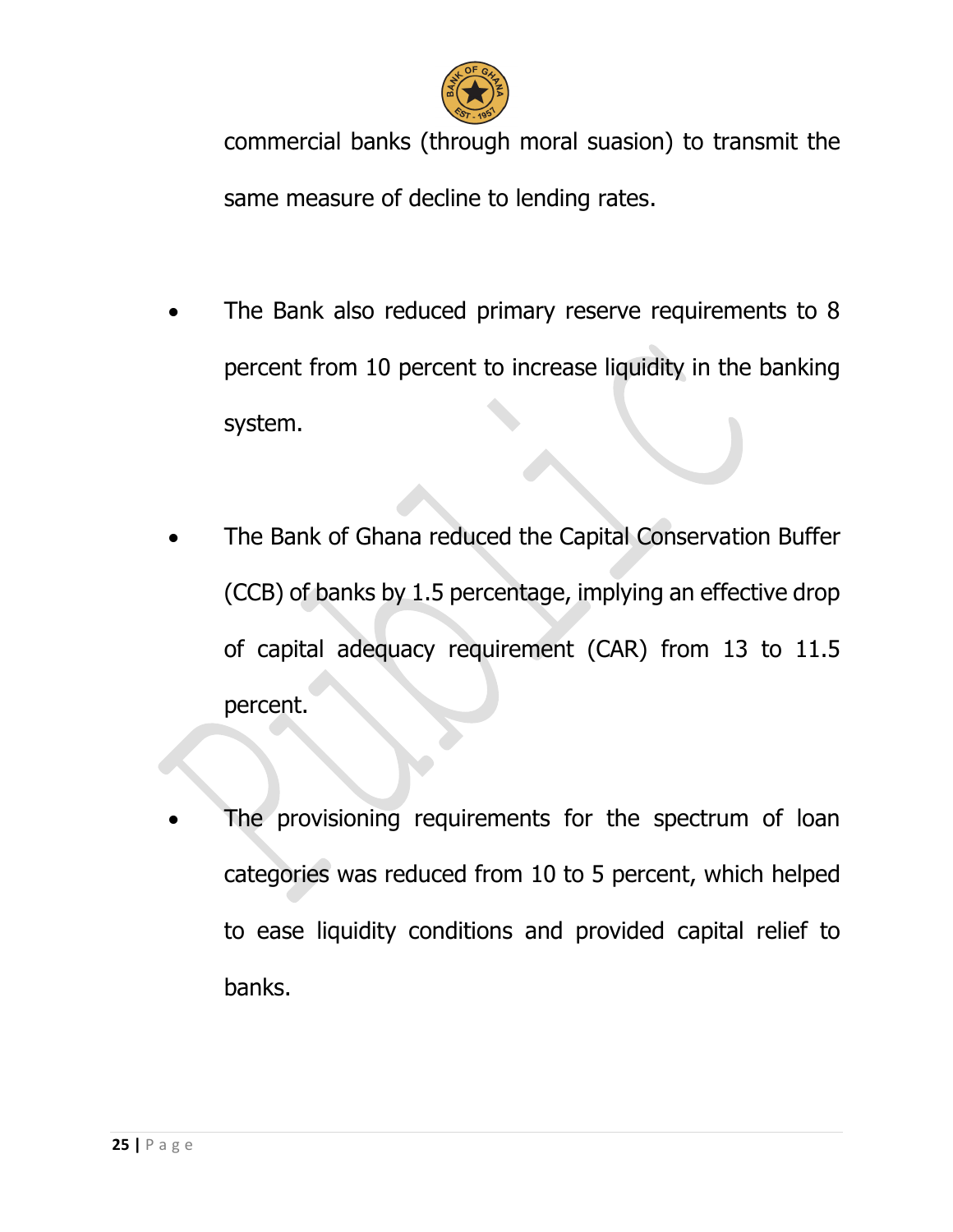

- Urged the commercial banks to provide a 6-month moratorium on principal payments on loans due from customers in the worst-hit sectors of the economy.
- The Bank also suspended Dividend payments by Banks for the year 2020 to secure capital buffers.
- The Bank provided assurance to strengthen the capacity of the ARB Apex Bank to provide liquidity support for rural and community banks facing temporary liquidity challenges.
- It also extended the deadline for SDIs (MFIs and RCBs) to meet new capital requirements to December 2021 from the earlier deadline date of 28<sup>th</sup> February 2020.
- Similarly, loan repayments that were past due for Microfinance Institutions for up to 30 days were reclassified as "current", as pertains to all other sectors.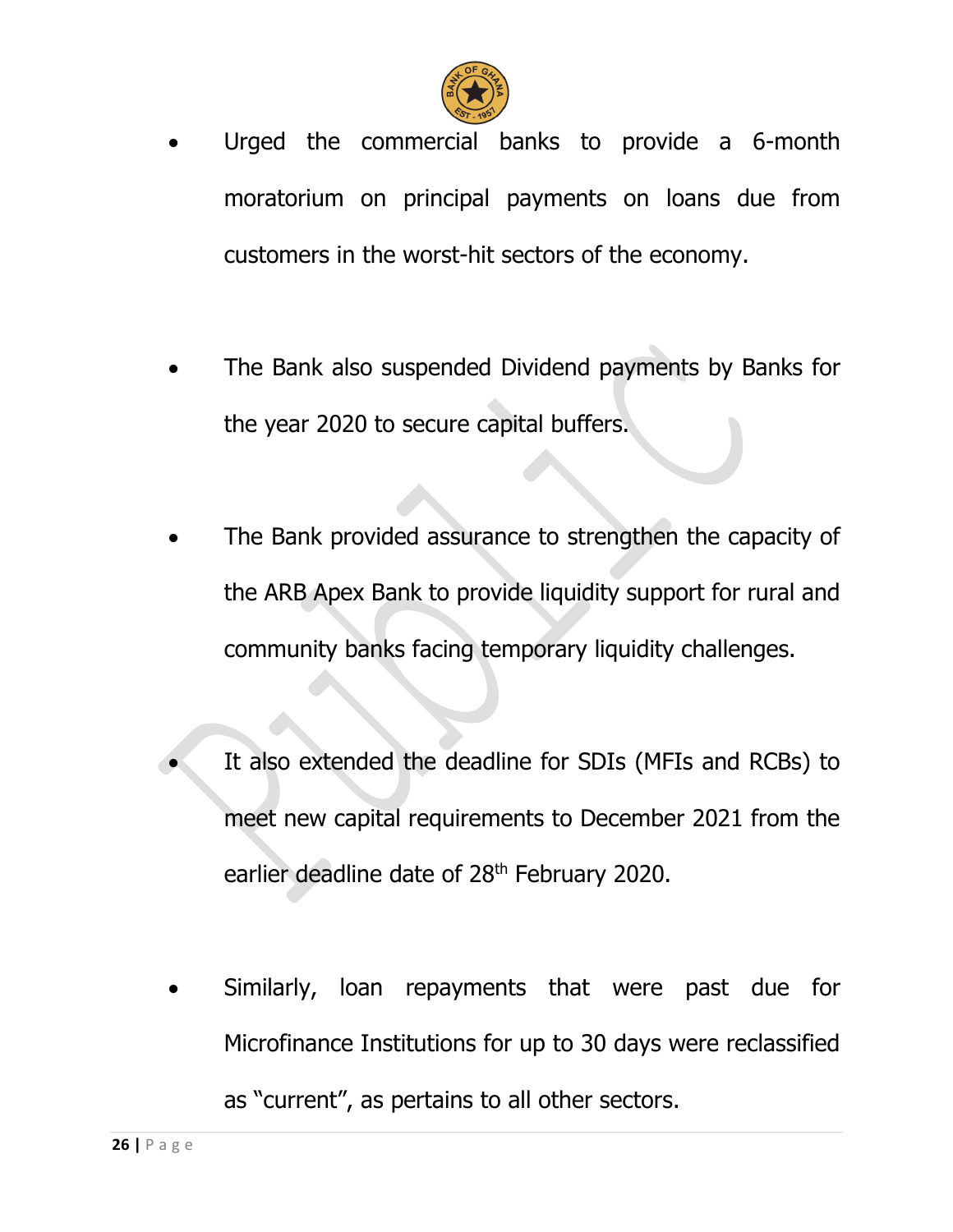

- The Bank also reduced the cash reserve requirement for Rural and Community Banks (RCBs), Savings and Loans Companies (S&Ls), Finance Houses from 8 to 6 percent, and from 10 to 8 percent for microfinance companies;
- In order to encourage the use of digital forms of payments, the Bank agreed with banks and mobile money operators to the elimination of transaction fees on mobile money transfers of up to GH¢100 and revision of transaction limits upwards to further promote the use of digital solutions, such as mobile money and online transactions.
- 27. Fellow Alumni, besides these monetary policy and macro prudential measures, the Bank also triggered its Asset Purchase Programme in line with emergency provisions in the Bank of Ghana Act, 2002 (Act 612) as amended, and purchased a Government of Ghana Covid-19 relief bond with a face value of GH¢10 billion at the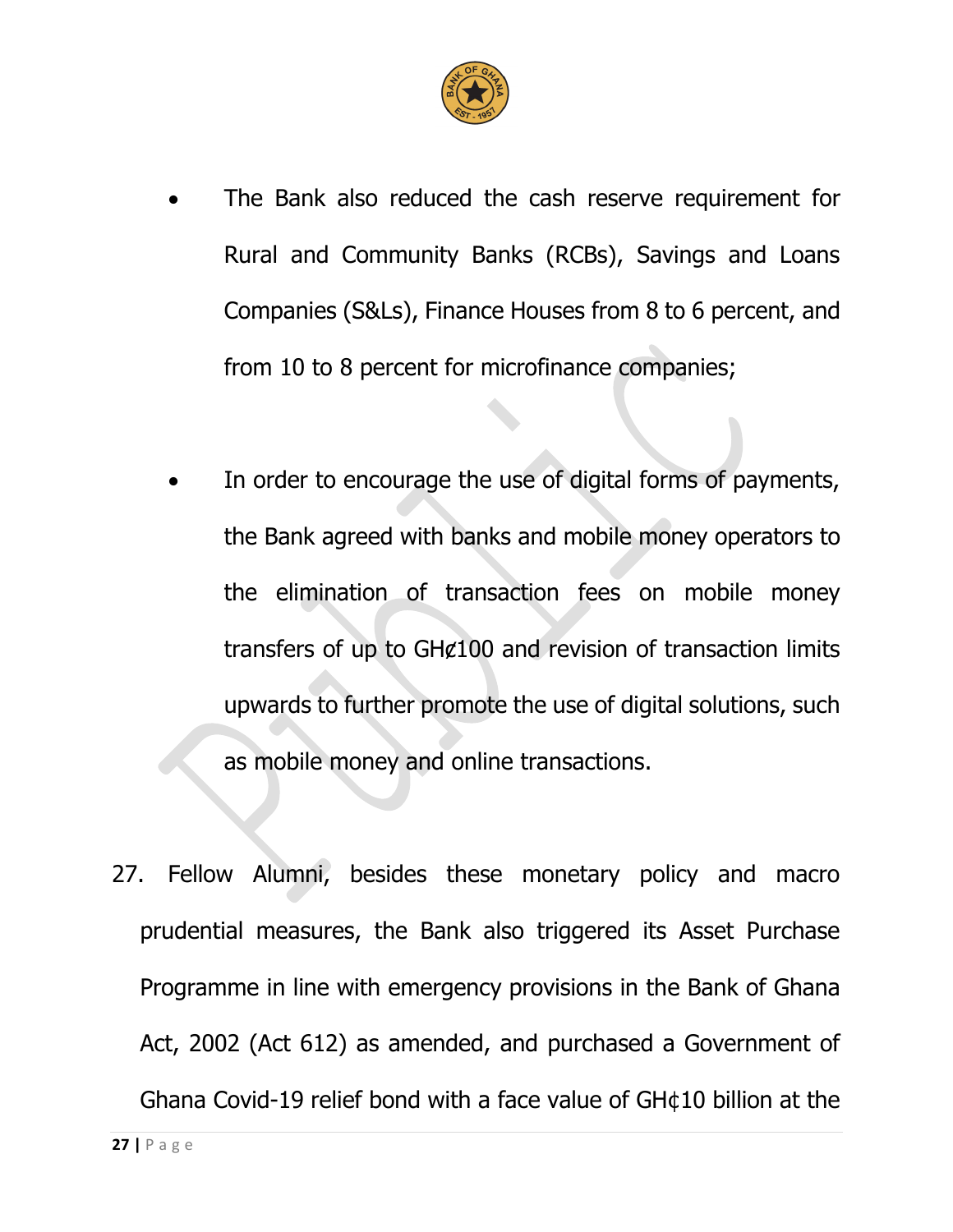

Monetary Policy Rate with a 10-year tenor and a moratorium of two (2) years (principal and interest) in May 2020.

- 28. The Bank of Ghana again issued several notices to guide banks and SDIs on the utilisation of capital and liquidity releases as well as to ensure business continuity. In this context, banks and SDIs were required to:
	- Activate business continuity and disaster recovery plans to ensure full time access to banking services during the period of the outbreak and restricted movements, and to review these plans on a continuous basis.
	- Ensure full functionality of all electronic channels and that ATMs do not run out of cash.
	- Develop Covid-19 Contingency Plans to help assess and identify the possible risk scenarios and mitigating measures to deal with the scenarios, including crisis management plan that seeks to map out specific actions to be taken based on Covid-19 case thresholds.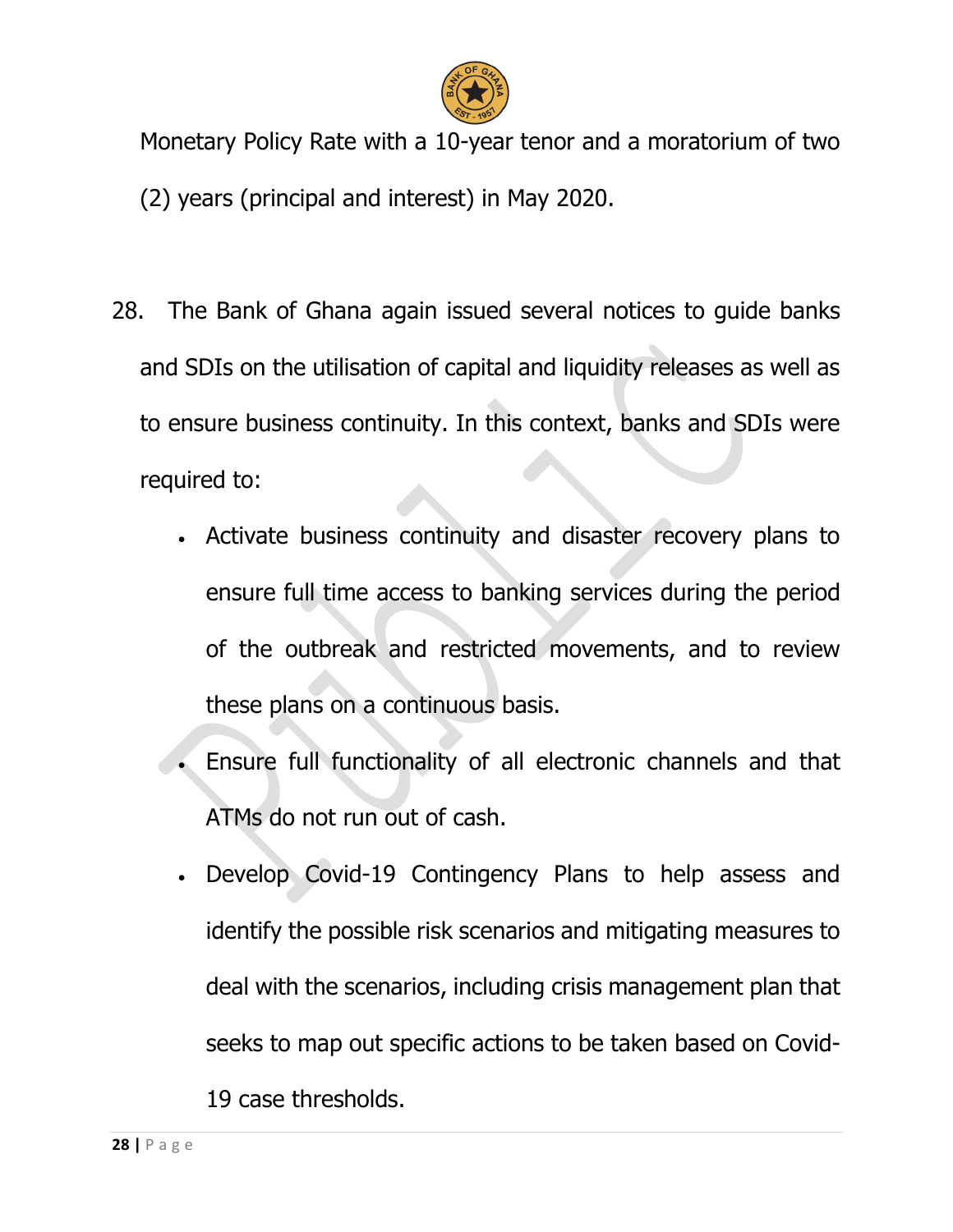

### **Assessing the Impact of Covid Policy Responses**

- 29. Distinguished Ladies and Gentlemen, Ghana faced multi-layered shocks with the advent of the pandemic, including domestic economic disruptions due to containment measures, and the challenging global environment which induced global supply disruptions and weakened demand for exports. Broadly, the impact of the pandemic reflected in negative growth rates, declining GDP per capita across most African countries, which almost wiped out 5- 6 years of economic progress by the third quarter of 2020 and increased extreme poverty.
- 30. In addition to the slower growth, fiscal pressures became elevated, necessitating a revision of the 2020 projections for the economy. Amid weak external demand, and domestic Covidcontainment measures, it became very necessary to revise the macro framework for Ghana with the GDP growth projection for 2020 revised downward to 0.9 percent from the pre-Covid projection of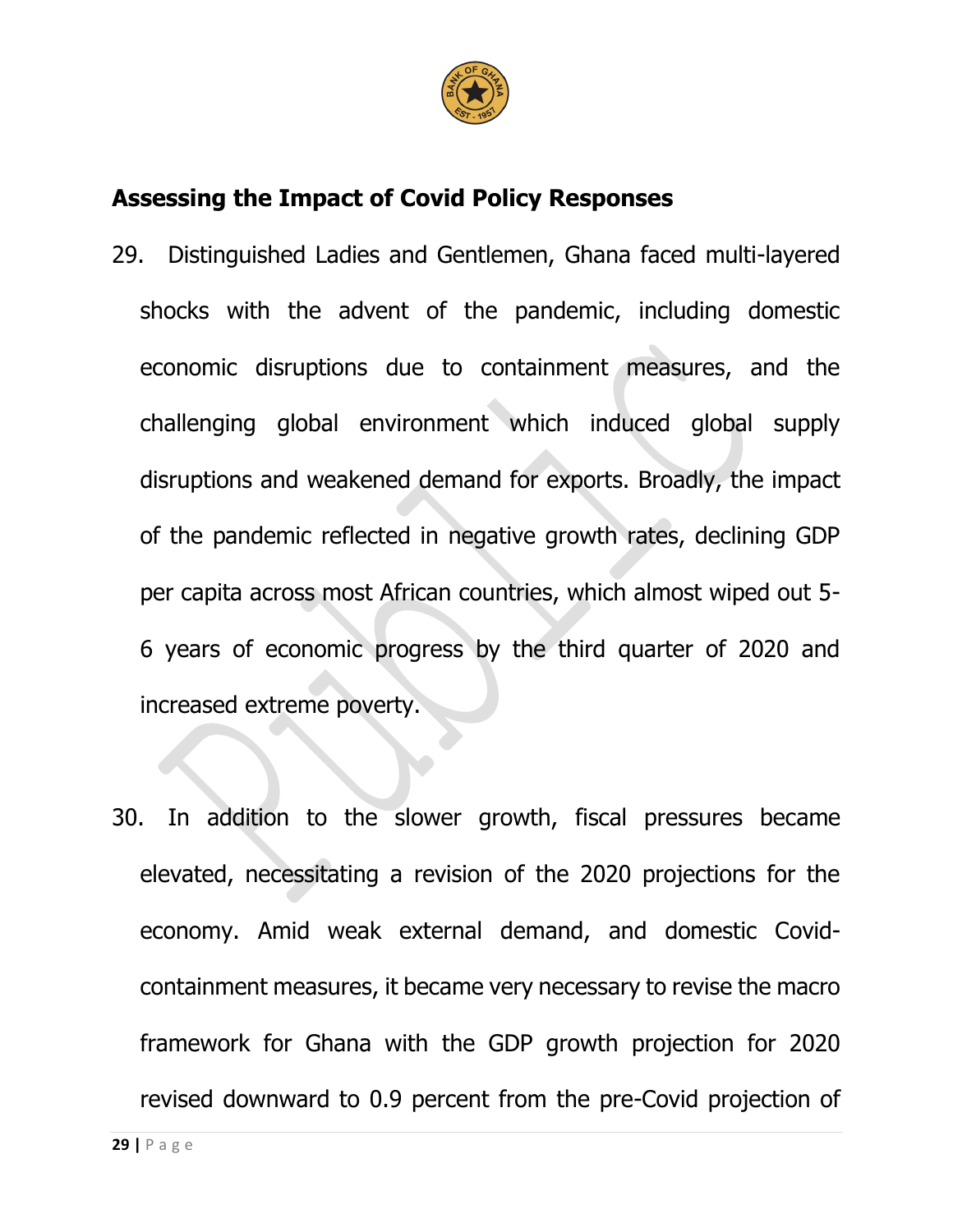

6.8 percent while the fiscal deficit was revised up to 11.4 percent of GDP, from the earlier projected 4.7 percent of GDP in 2020. With a significant slowdown in growth and a widening budget deficit, the economy was facing the prospect of instability without the appropriate measures to provide additional financing.

### **Economy gradually turning around**

31. Ladies and Gentlemen, Bank of Ghana on the basis of recent available data believes that the economy is on a rebound. And that this rebound can be attributed to the evidence of some green shoots in economic activity gleaned from the Bank of Ghana's surveys on consumer confidence which had bounced back to pre-lockdown levels as consumers responded favourably to the gradual lifting of restrictions—providing some scope for undertaking meaningful economic activities. Business confidence has also improved although the Index remained below pre-lockdown levels. Our latest high frequency economic indicators, such as consumer spending,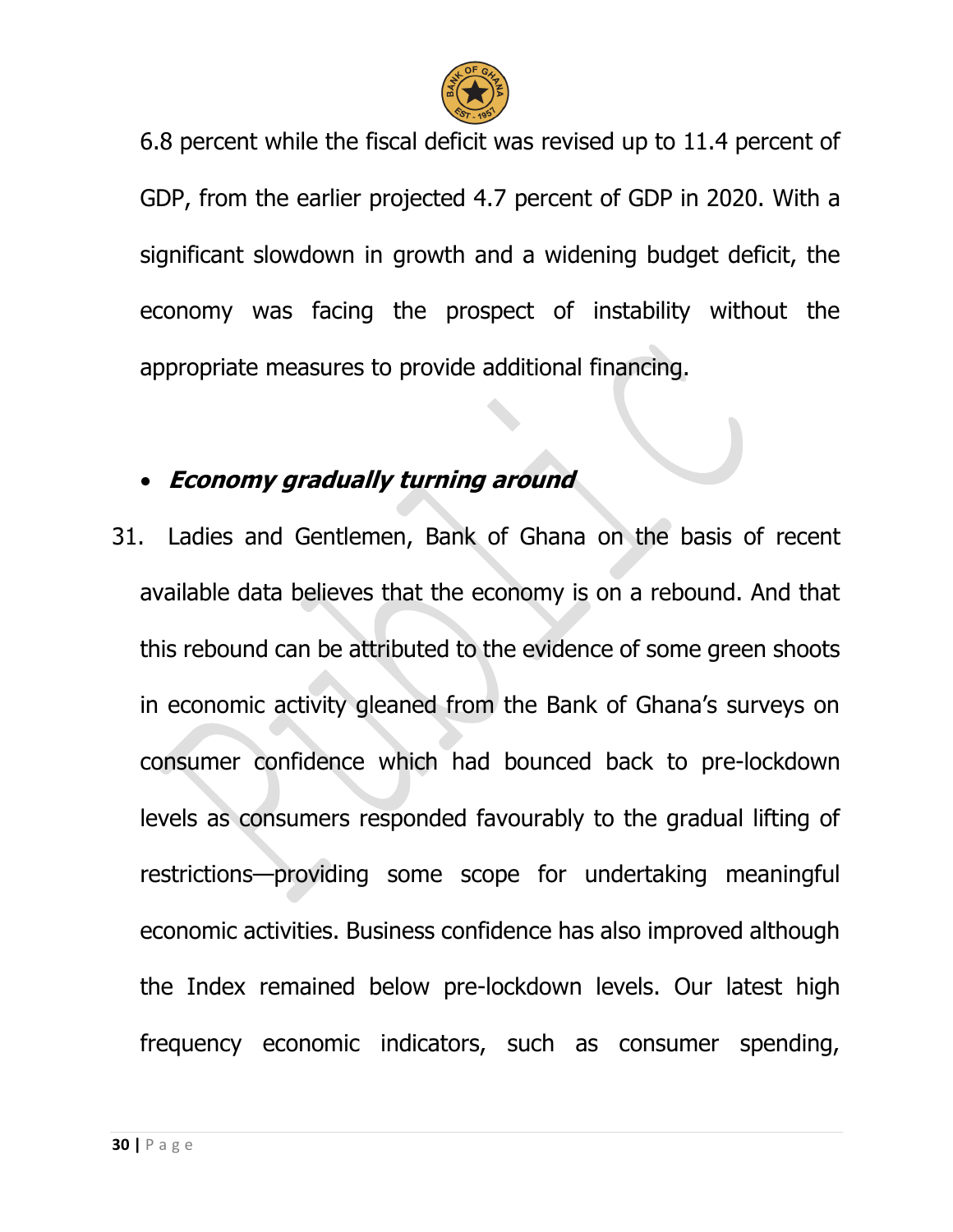

industrial consumption of electricity, and construction activities have all reached pre-lockdown levels.

32. Just yesterday, the Ghana Statistical Service put out an estimate of the third quarter GDP growth suggesting that the economy contracted by 1.1 percent during the third quarter. It must be pointed out that this is consistent with the rebound view as the economy has recovered from a contraction of 3.2 percent to 1.1 percent during the quarter. Recent report from the International Growth Centre (IGC) corroborates this view as employment rates and hours worked per adult which fell substantially in March and April have largely reverted to its pre-Covid levels in August and September. Headline inflation also eased to single digits at 9.8 percent in November.

#### **Financial sector resilience remains intact**

33. In the financial sector, the policy and regulatory relief measures introduced by the Bank of Ghana have enhanced liquidity in the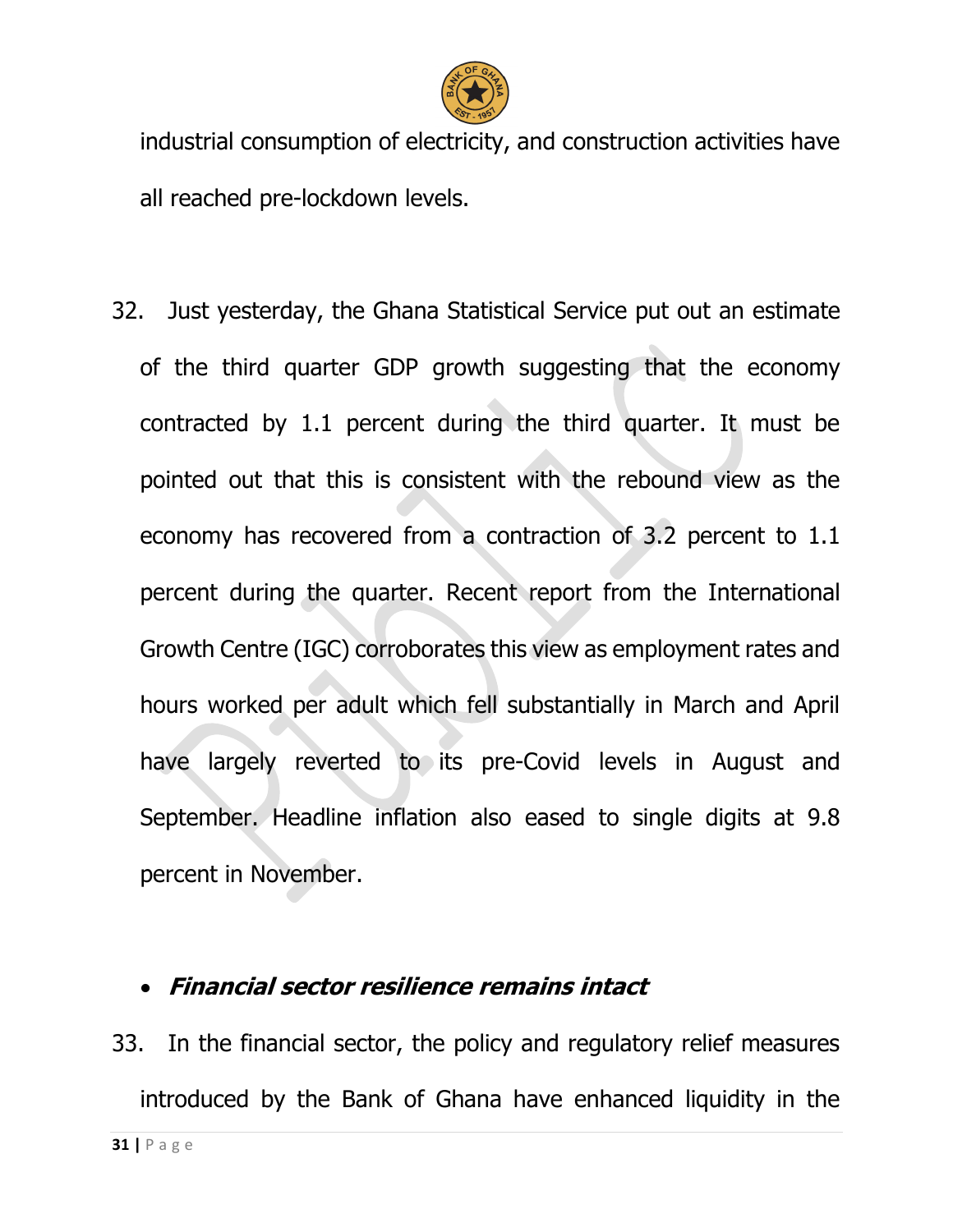

banking system, preserved capital buffers, and provided relief to customers severely impacted by the pandemic. These measures have also helped banks and specialised deposit-taking institutions provide support to critical sectors of the economy to mitigate the adverse impact of the pandemic. To start, the downward adjustment of the monetary policy rate impacted positively, and average lending rate of banks has steadily declined to 20.9 percent in November 2020 from 24.0 percent last year. Banks have also signalled a net easing of credit stance on enterprises' loans in the months ahead as new advances steadily rise.

34. Ladies and Gentlemen, the banking sector remains liquid and wellpositioned to support growth, benefitting significantly from the recent reforms. To a large extent, the policy interventions have also helped improve soundness of the banking sector and reduced the potential adverse spillback effects that the banking sector may have had on the macro-financial landscape. The sector remains robust as reflected by the strong Financial Soundness Indicators – Capital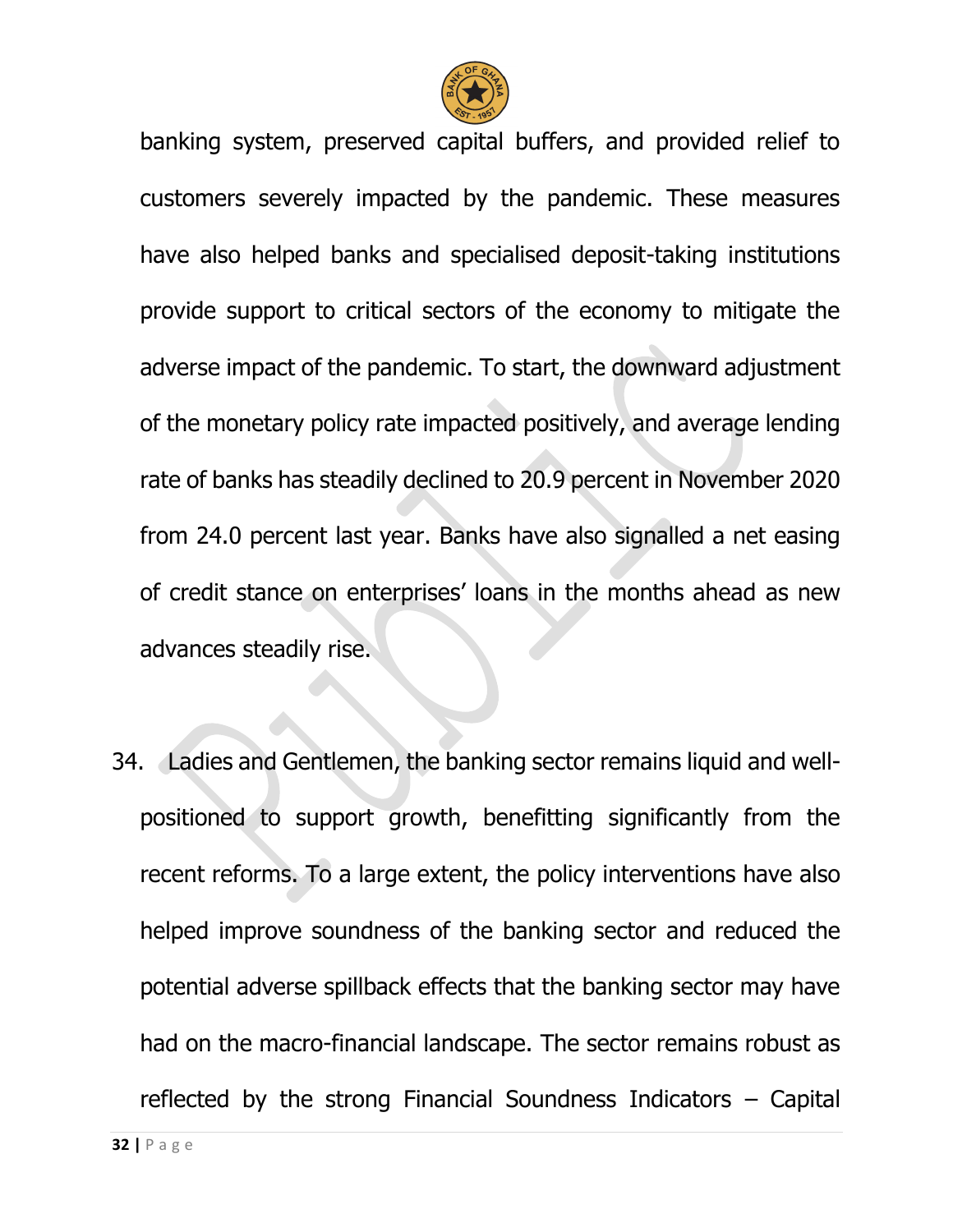

adequacy levels are above the regulatory limits, the NPL ratio has declined, and profitability remains strong.

35. As part of financial sector surveillance, Fellow Alumni, the Bank assessed the resilience of the banking system to credit and liquidity shocks emanating from the pandemic. The findings revealed that, overall, the banking sector is robust and largely resilient to the pandemic-related shocks. In addition, tail risks arising from the changing macroeconomics landscape has had a moderate effect and the banking sector soundness index has improved from the prepandemic levels. Broadly, the prompt policy response to the COVID-19 pandemic, including the freeze on dividend pay-out, reduction in the Cash Reserve Requirement, and the reduction in policy rate supported the sector to build reserves to withstand credit shocks.

#### **The post-COVID outlook**

36. At the Global level, there is beginning to emerge a consensus that the recovery process will be prolonged due to significant scarring of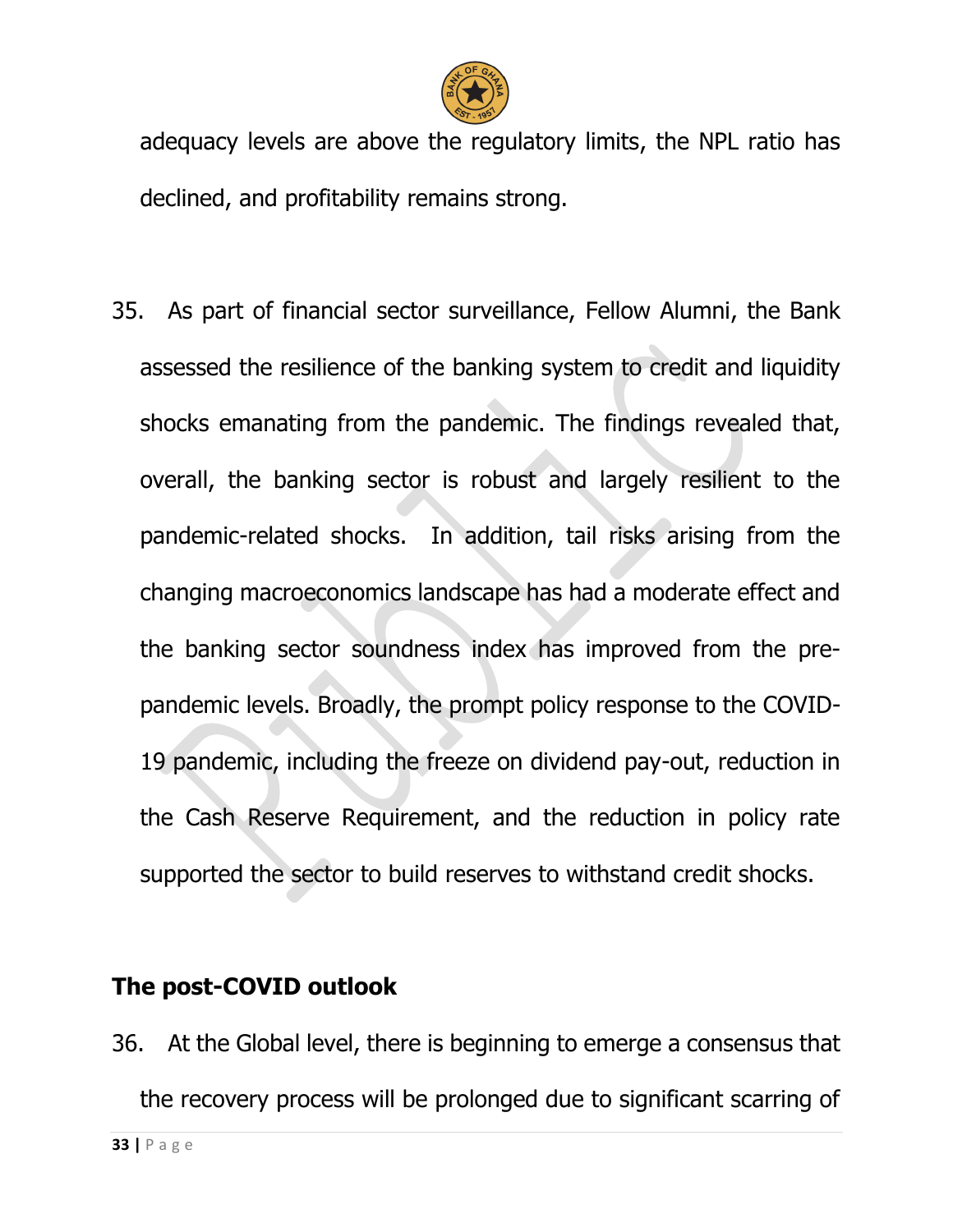

the economy. Although some countries have made significant progress, threats of second-wave of infections and concerns about the re-imposition of restrictive movements, have heightened uncertainty. A recent study<sup>2</sup> that investigated the long-term impact of a sample of 12 major epidemics in Europe concluded that pandemics are followed by years of low natural interest rates<sup>3</sup>, as the accommodative policy stance persists for a longer period due to household behaviour which raises precautionary savings and depresses investment opportunities. On this basis, it is expected that the global, and indeed, the domestic outlook will be challenging with a longer recovery process.

37. Domestically, the Bank of Ghana, in collaboration with the Fiscal authorities, responded decisively to ensure easing credit conditions and liquidity within the financial sector to stimulate economic activity. Bank of Ghana's action to trigger emergency financing support for

 $\overline{a}$ 

<sup>2</sup> Jordi et al. (2020)

<sup>&</sup>lt;sup>3</sup> The relative demand and supply of loanable funds by savers and borrowers determine the natural rate in the long-run.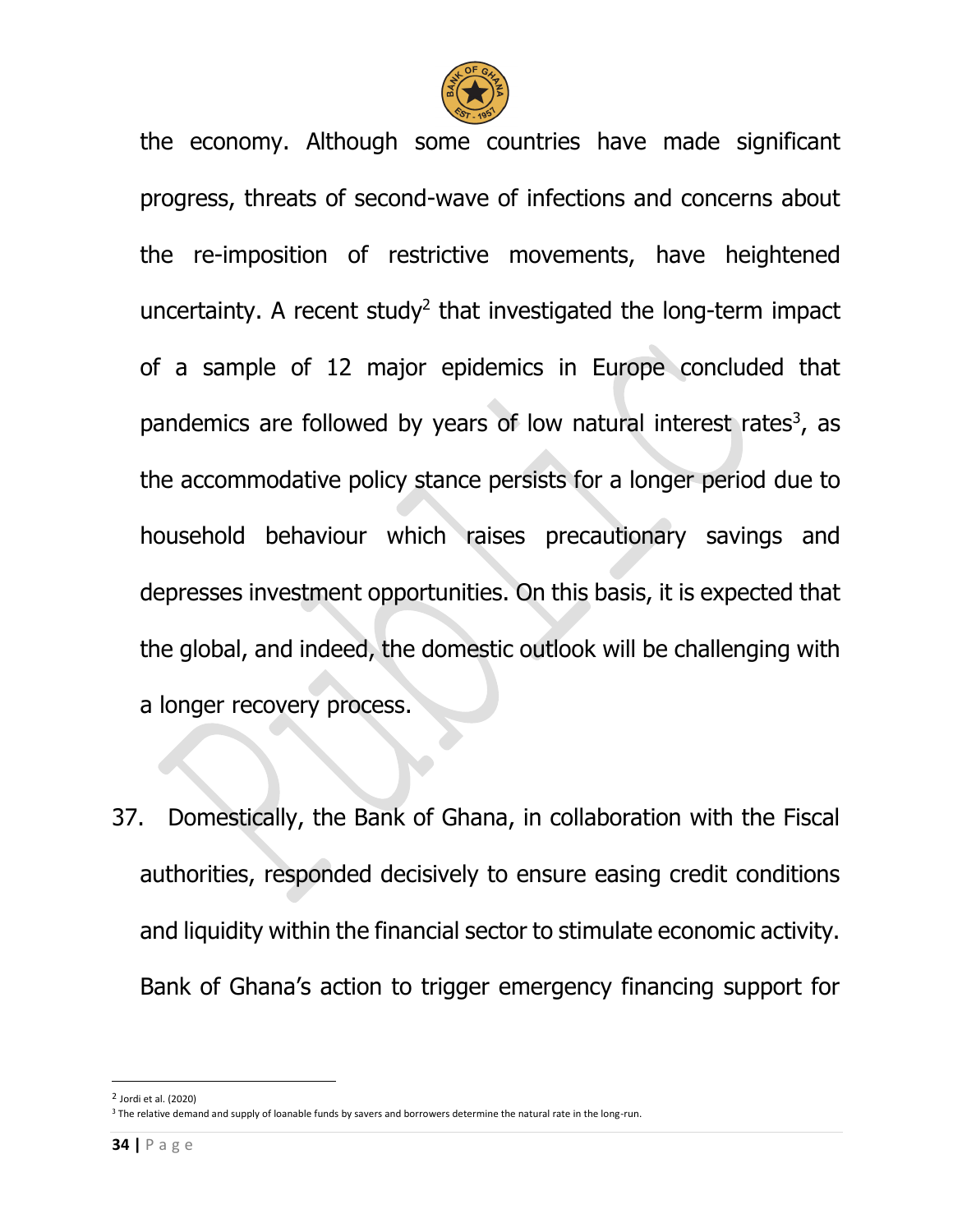

the government was largely enabled by the policy space and gains achieved over three years of strong monetary policy reforms. Prior to this action, the Bank had observed a strict zero financing of the budget in line with a Memorandum of Understanding between it and the Ministry of Finance as part of the IMF programme. This policy therefore represented a major policy shift reflecting the "**whatever**  *it takes* posture to preserve lives and livelihoods, which helped in closing the budget's widened financing gap arising from increased COVID-related spending as revenues dwindled. These measures provided some fiscal space for government to help sustain the income of households, businesses and consequently supported a quicker turnaround in economic activity.

38. The relatively strong macroeconomic outturn in 2020 in the midst of the pandemic showing strong foreign reserves buffers, low inflation, relatively stable exchange rates can be attributed to the prudent policy measures implemented over the last three years including the recapitalisation of banks. Indeed, the data shows that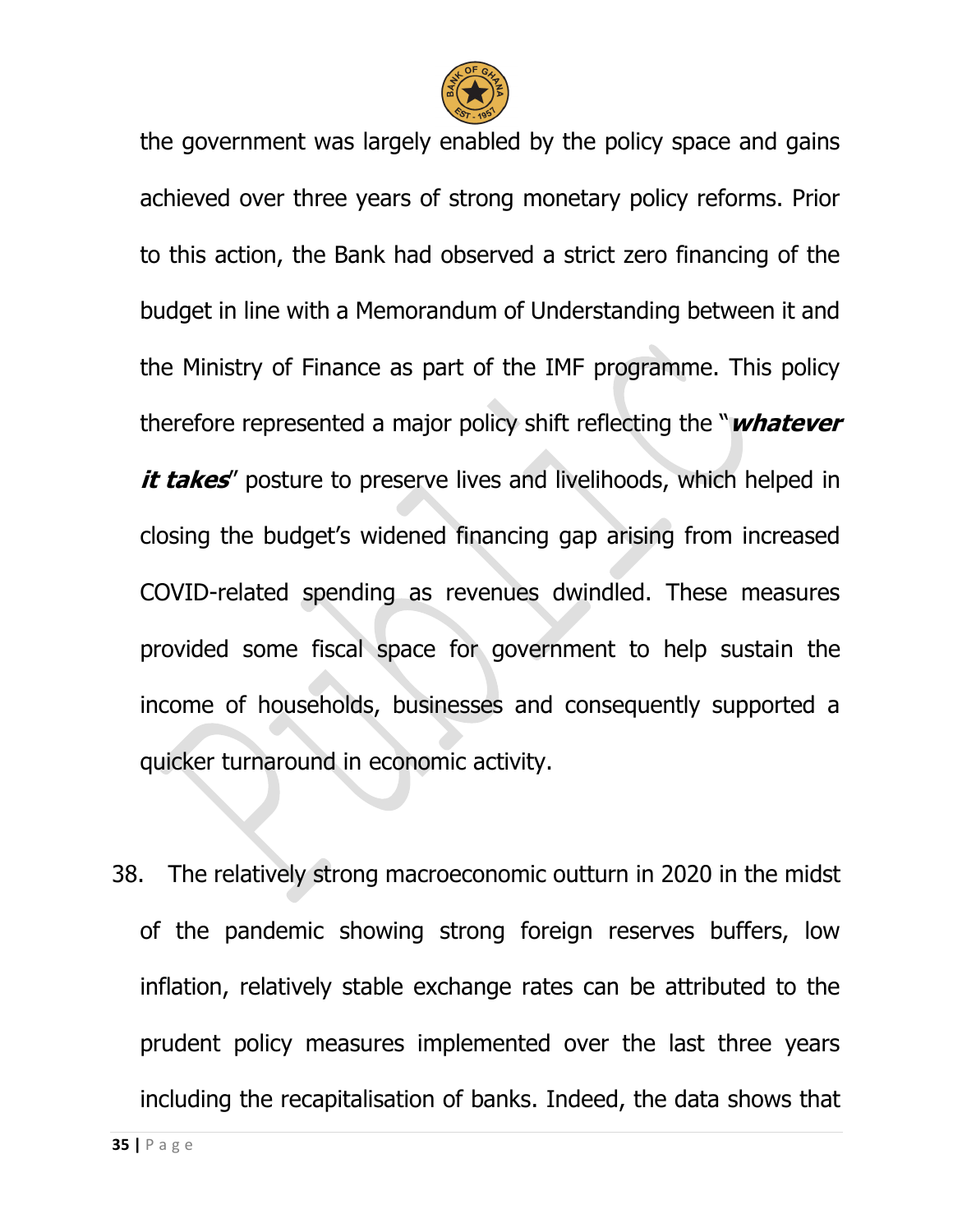

since 2018, non-resident holdings of domestic debt have declined from 32% to around 18% in 2020 even as government financing needs remained high. This has been possible due to the recapitalisation of the banking sector which has given banks enough resources to allow them to substitute for the exit of non-resident investors in the government bond instruments. The recapitalisation policy therefore accounts partly for the relatively stable economic conditions, it is anticipated that should the projected consolidation of fiscal policy materialise, we should begin to see these resources channelled back to private sector financing which was the major rationale for the recapitalisation of the Banks.

39. At the end of the year, the stage is set to redesign a medium-term macroeconomic framework to return the economy to fiscal consolidation and to further consolidate macroeconomic stability to provide an essential lever for positioning the Ghanaian economy on a path of higher growth, job creation, and faster pace of poverty alleviation. Public debt levels have risen following the necessary fiscal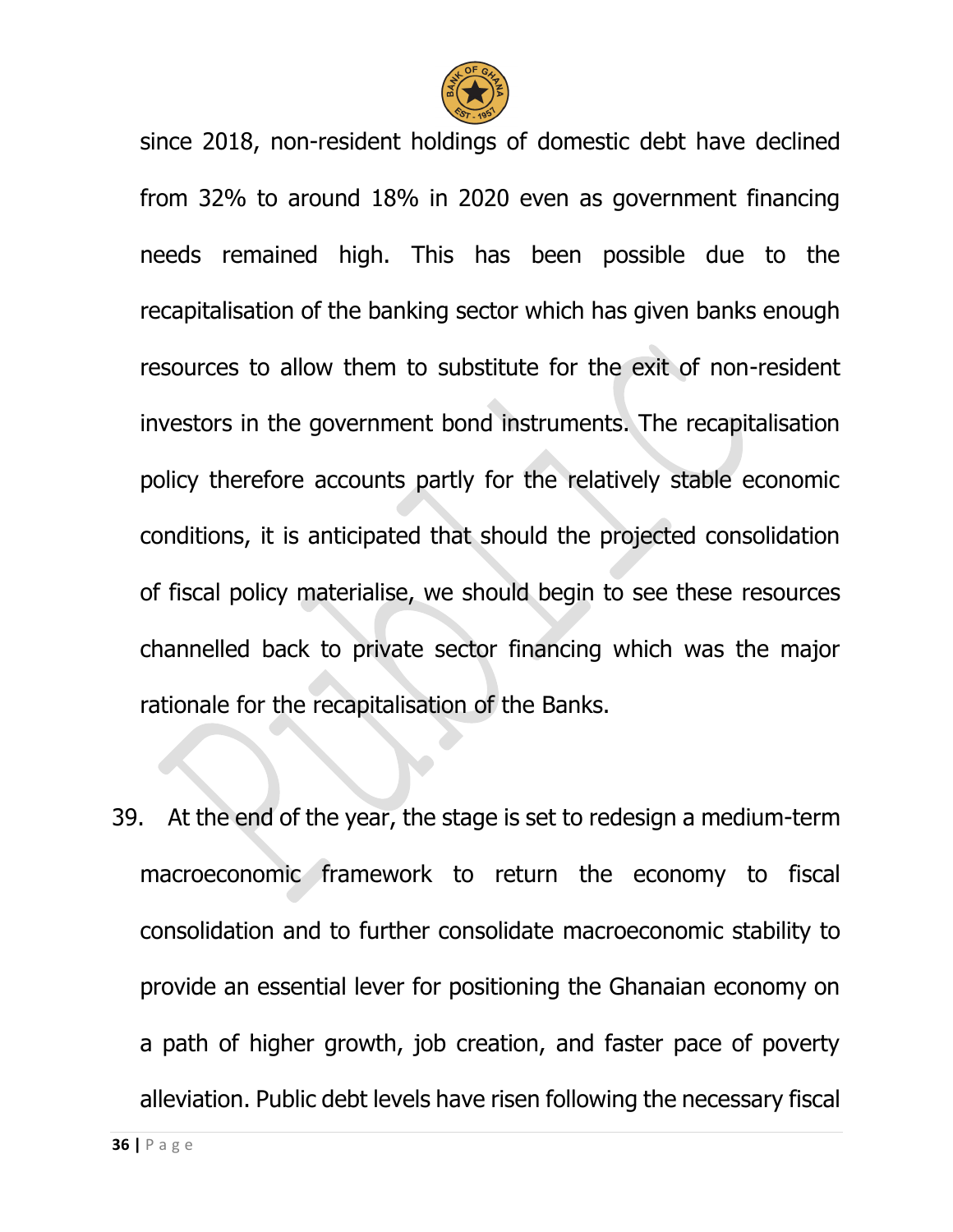

expansion in the short-term to contain the impact of the pandemic. Hence, there is the need to design a plan to bring down the debt to sustainable levels to contain risks posed to future financing of the budget, exchange rate stability and financial sector stability post Covid-19. The framework should include a clear priority towards expenditure rationalization and efficiency, as well as improving revenue collection capacity.

40. Ghana's public debt has reached 71 percent of the estimated GDP at the end of September 2020, fairly above the maximum early warning sustainability threshold of 70 percent for the Market Access Countries (MACs). The country's debt service indicators and gross financing needs have breached the sustainability thresholds. The non-resident holdings of the public debt, although declined, is still high at 59.9 percent of GDP, above the threshold of 45 percent for the MAC. Public gross financing needs are also above the 10 percent MAC threshold on the back of increased fiscal obligations, suggesting constrained fiscal space for growth spending. Although external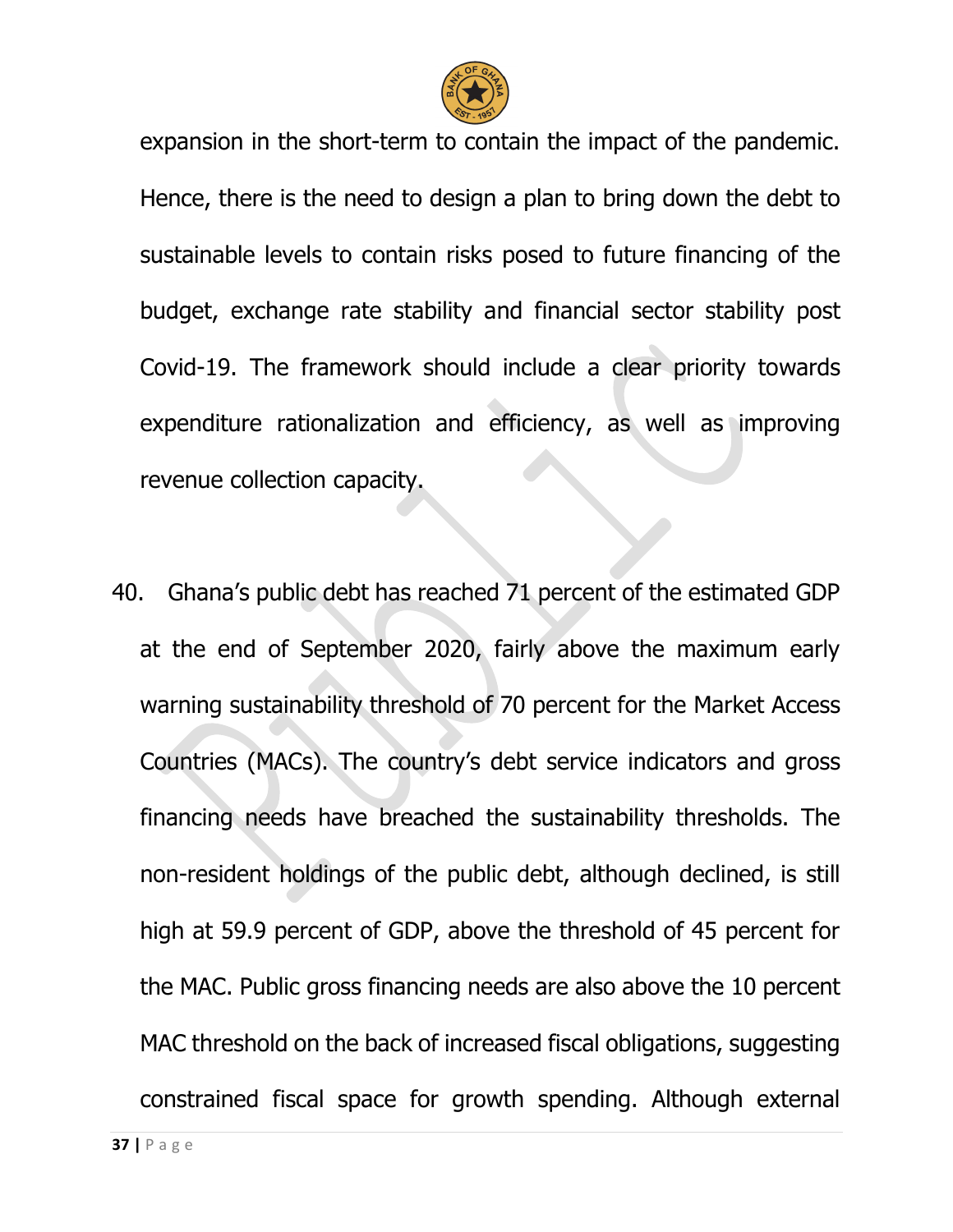

financing requirement as a share of GDP has declined and within acceptable thresholds, efforts would need to be put in place to increase buffer levels to help meet future external obligations.

41. In ensuring financial stability, the financial sector will require constant regulatory and policy attention to identify and mitigate emerging risks. By and large, the economic impact of the pandemic may result in higher non-performing loans and some capital erosion of banks. Hence, the Bank is putting greater focus on identifying the early warning signals and initiating prompt corrective actions. The symptoms of a weaker bank are usually poor asset quality, lack of profitability, loss of capital, excessive leverage, excessive risk exposure, and poor governance conduct as well as liquidity concerns. In this respect, the Bank of Ghana will continue to strengthen all the regulatory measures implemented over the last three and half years to maintain confidence and safeguard financial stability. Over the next three years, in the aftermath of the pandemic, the Bank of Ghana will carefully unwind the countercyclical measures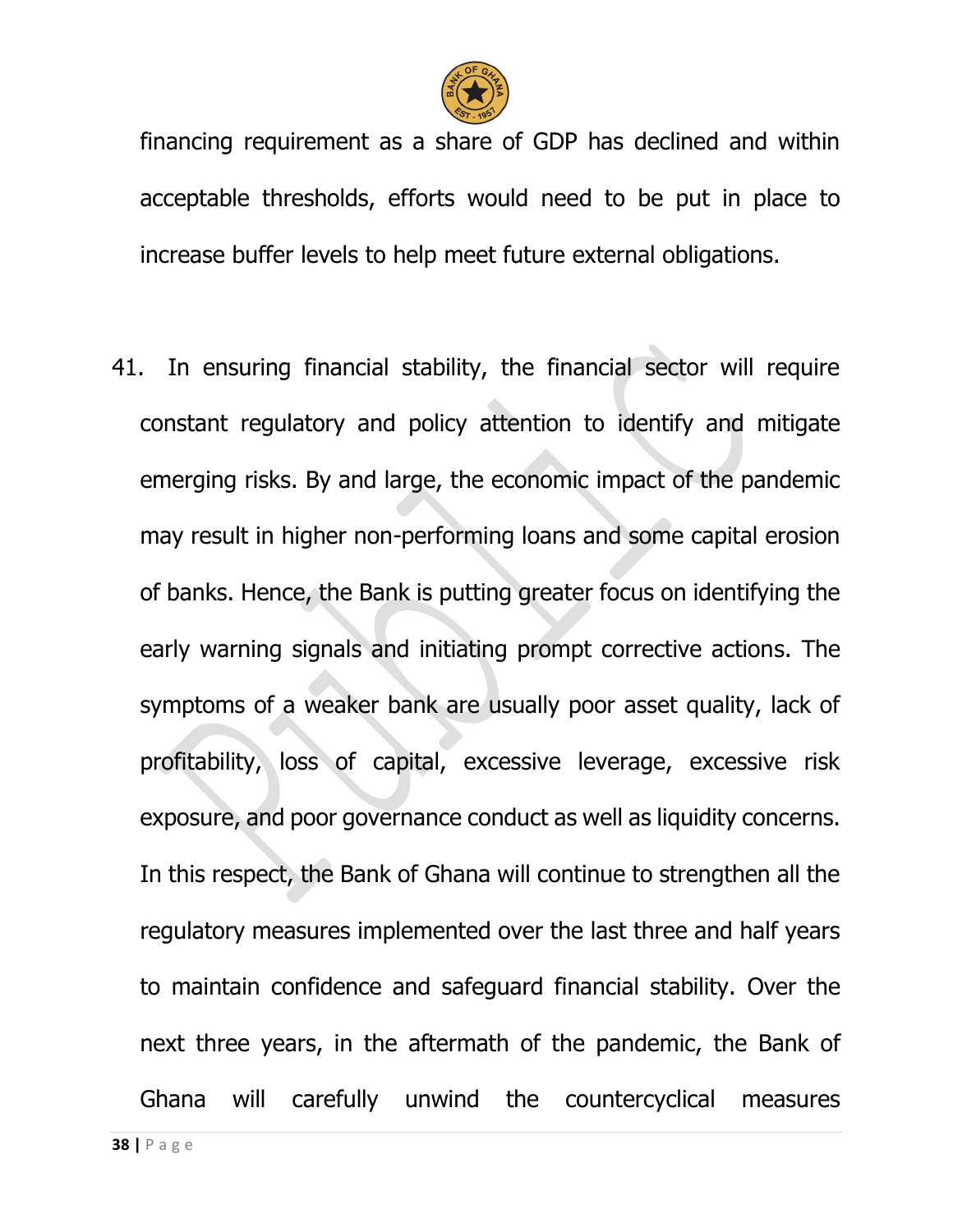

implemented and allow the financial system to function without the regulatory forbearance put into place due to the pandemic. Banks themselves will have to remain vigilant, upgrade staff capabilities, and improve the governance and risk culture. The Bank of Ghana is optimistic that with this approach, a resilient and capable financial sector will weather the storms brought about by the pandemic and ensure soundness of the industry.

42. Ladies and gentlemen, prior to the pandemic, the Government initiated and implemented policies including the National Financial Inclusion and Development Strategy, the Digital Financial Services Policy, and the Cash-Lite Roadmap, with an overall objective of deepening financial inclusion and accelerating the shift to digital payments in the country. The significant progress made in this area has significantly helped in the fight against the pandemic with an exponential growth in the volumes and values of the digital payment platforms in Ghana. Promoting financial technology has already been at the forefront of the Bank of Ghana's agenda and we will continue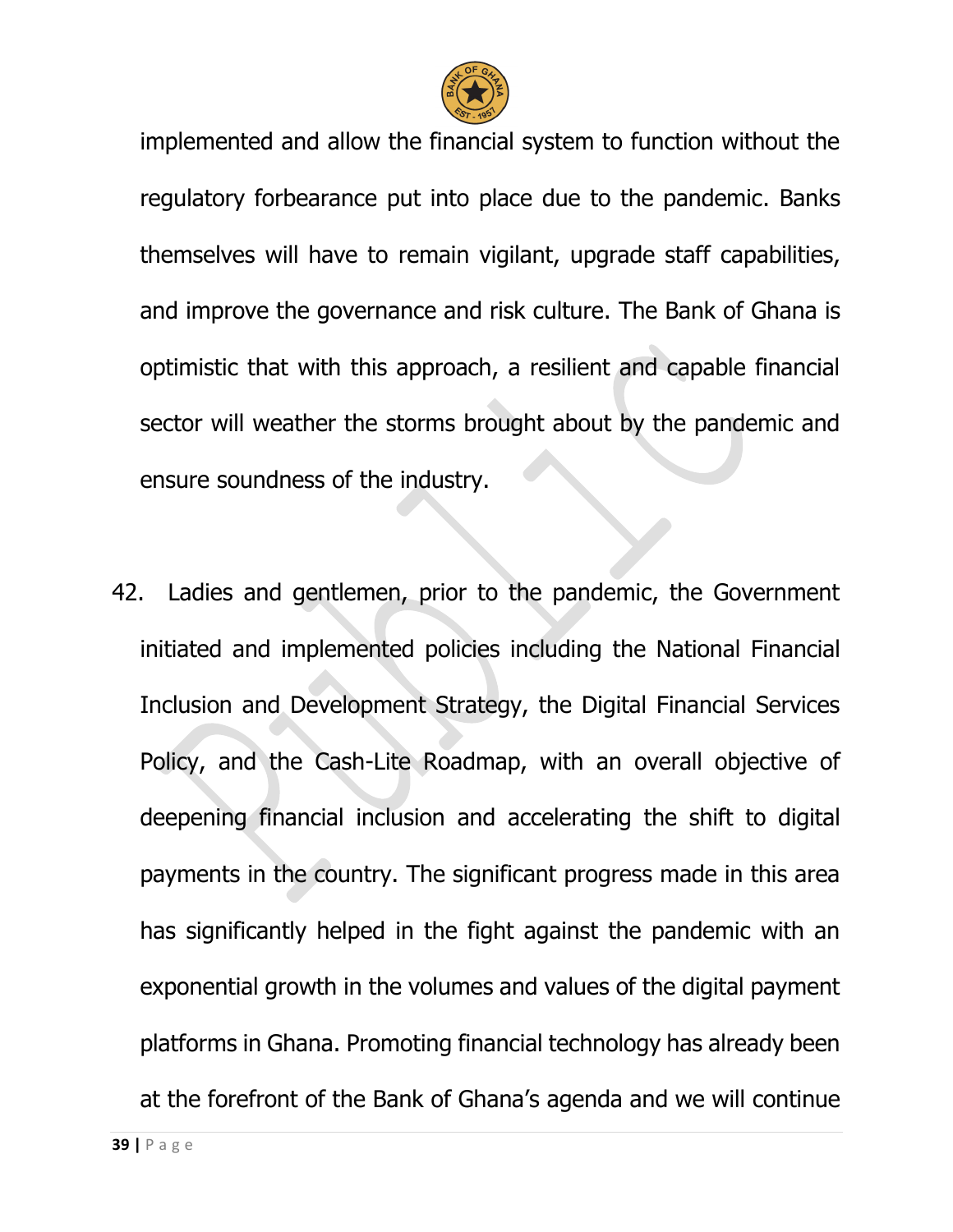

to invest in the supportive infrastructure, improve on the regulatory environment, as well as contain all the associated risks to help achieve financial inclusiveness and digital financial transactions to support the national objective.

### **Conclusion**

43. In closing, Fellow Alumni, let me leave you with some food for thought. First, after almost four years of prudent management of Ghanaian economy, the Covid-19 external shock has partly reversed the progress made on the macroeconomic stability front. So far, the fiscal costs, in terms of stimulus package deployed to moderate the adverse socioeconomic consequences on the households and businesses, is estimated at over GH¢11.2 billion. If you add the financial sector costs and the energy sector costs raises the estimate of the financial burden from these three sources alone to GH¢24 billion. As at half year it was estimated that government paid GH¢4.7 billion in excess capacity payments in the energy sector. This has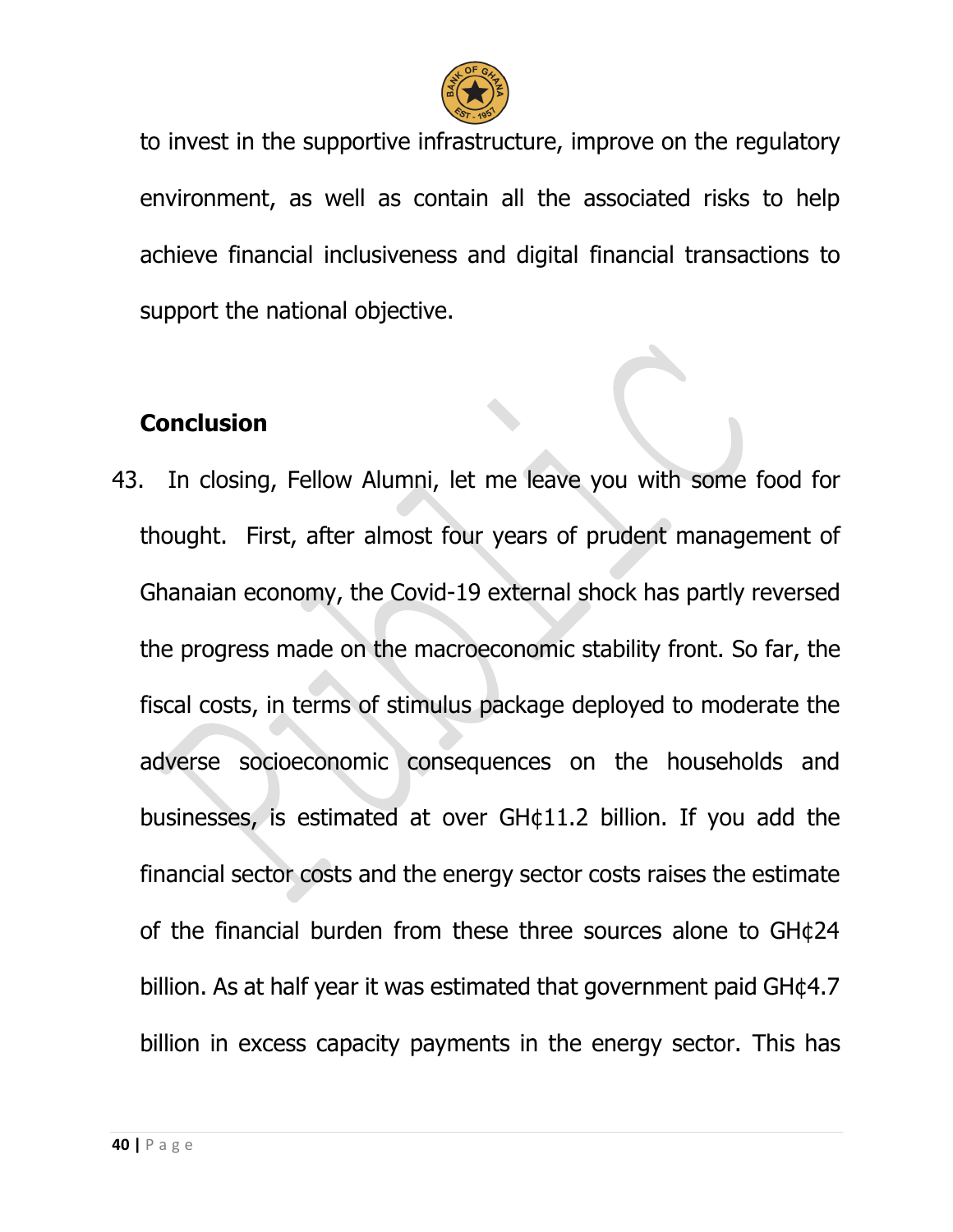

pushed the debt/GDP ratio above the threshold for the Market Access Countries.

- 44. Going forward, difficult decisions will have to be taken to reorganize public finances and expenditure priorities while exploring more sustainable revenue sources. The programme of interventions to revitalize businesses and cushion households will have to be defined to scale and there should be no expectation that these should become permanent obligations of government. The wide fiscal gap raises important financing issues, and its financing should not be by recourse to central bank funds as this will weaken the central bank's ability to serve as the anchor of monetary and exchange rate stability.
- 45. Mr. Vice Chancellor, Distinguished Ladies and Gentlemen, let me conclude by reiterating that, the global economy is not out of the woods yet and neither is the Ghanaian economy. The pandemic and its socio-economic impact would be felt long after we have reached